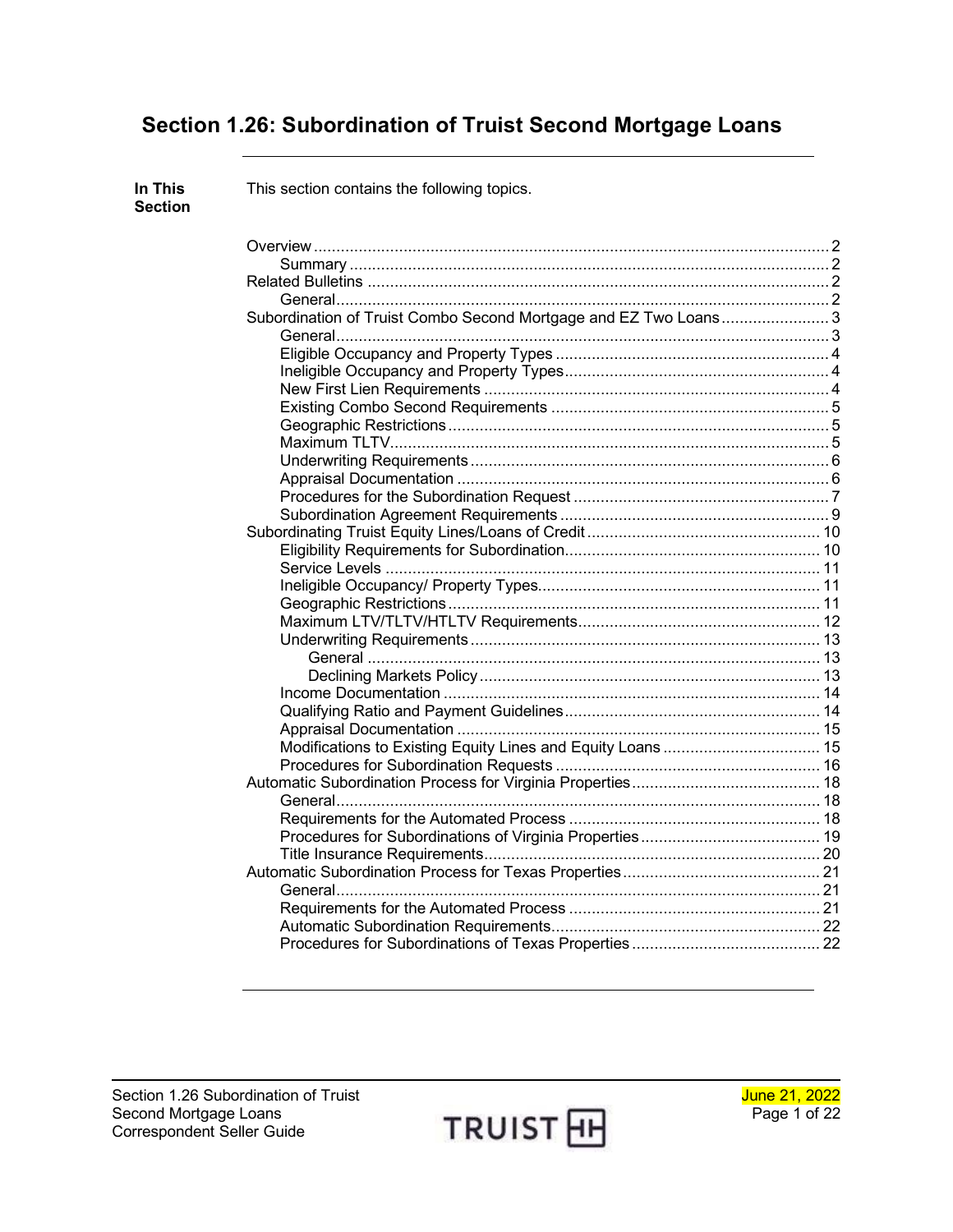#### <span id="page-1-1"></span><span id="page-1-0"></span>**Summary**

- The *Subordination of Truist Second Mortgage Loans Policy* provides guidelines for the subordination of eligible existing Truist Banksecond mortgage liens (i.e., Combo, Equity Lines and Equity Loans).
- If the existing second is a Truist Bank equity line or equity loan, the subordination request must be processed through the Orlando Consumer Lending Sales Center (CLSC).

**Note**: All subordination requests must be approved by Truist.

### <span id="page-1-2"></span>**Related Bulletins**

#### <span id="page-1-3"></span>**General**

Related bulletins are provided below in PDF format. To view the list of published bulletins, select the applicable year below.

- [2022](http://www.truistsellerguide.com/manual/cor/bulletins/related%20bulletins/2022/CSubordofSunTrustSecondMortgages2022.pdf)
- [2021](http://www.truistsellerguide.com/manual/cor/bulletins/related%20bulletins/2021/CSubordofSunTrustSecondMortgages2021.pdf)
- [2020](http://www.truistsellerguide.com/manual/cor/bulletins/related%20bulletins/2020/CSubordofSunTrustSecondMortgages2020.pdf)
- [2018](http://www.truistsellerguide.com/manual/cor/bulletins/related%20bulletins/2018/CSubordofSunTrustSecondMortgages2018.pdf)
- [2016](http://www.truistsellerguide.com/manual/cor/bulletins/related%20bulletins/2016/CSubordofSunTrustSecondMortgages2016.pdf)

**Note**: No bulletins were published in 2017 and 2019.

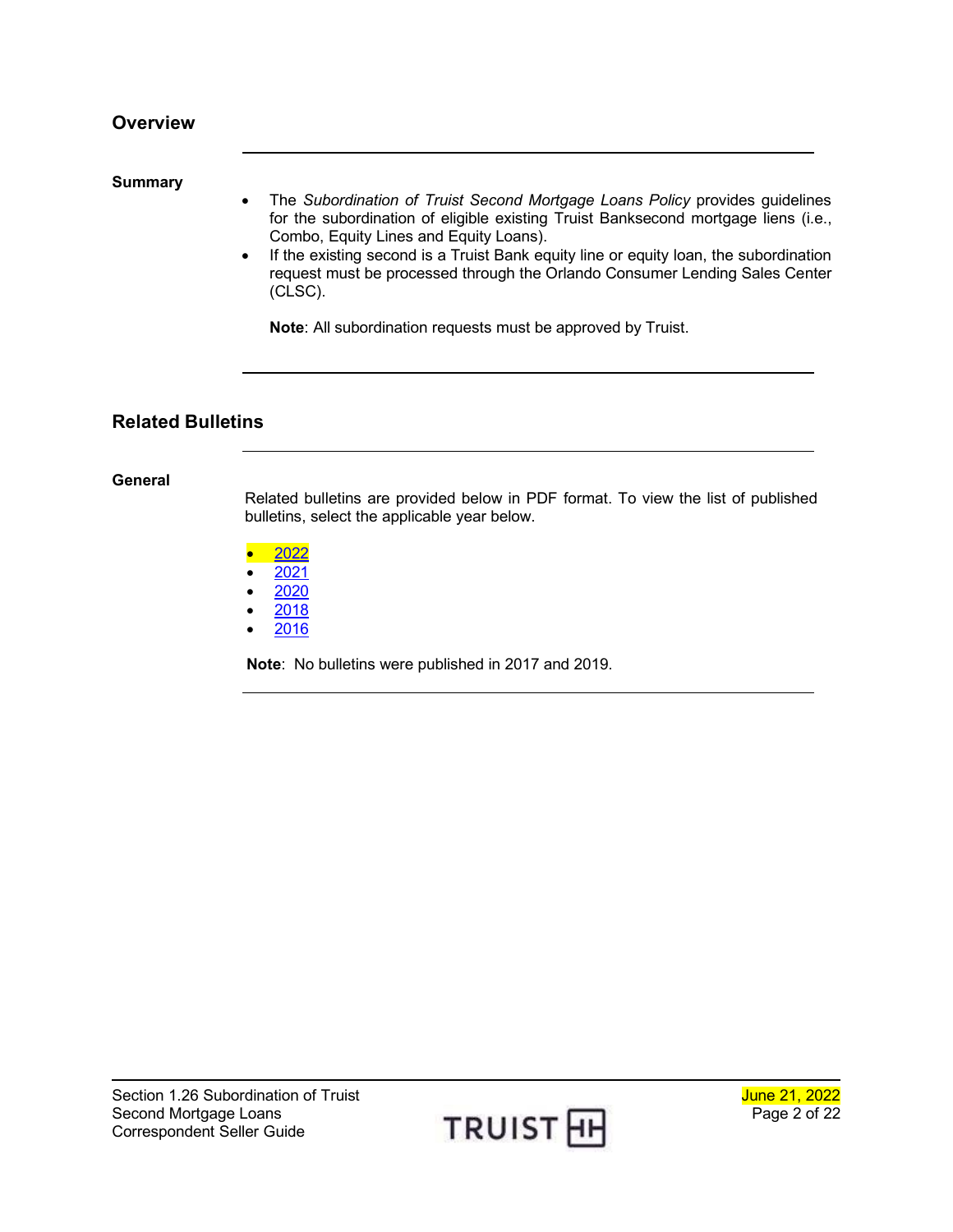#### <span id="page-2-1"></span><span id="page-2-0"></span>**General**

• Existing Truist Combo second mortgage loans that are not being paid off with the proceeds of the new first mortgage are eligible for subordination in accordance with the guidelines outlined in this policy.

**Note**: In all cases where an existing Truist Combo second mortgage lien is not being paid off with the proceeds of the new first mortgage, the second lien MUST remain in second lien position. A Subordination Agreement must be executed.

- The existing Truist Combo second mortgage MUST be subordinated behind a new Truist first mortgage. The existing Truist Combo second mortgage cannot be subordinated behind a "Non-Truist" first mortgage loan.
- If the existing second lien is a Truist equity line (Flex Equity or Access 3), the second is eligible behind a "Non-Truist" first mortgage loan.

#### **Notes**:

- Truist Combo second mortgage loans are identified by a ten (10) digit loan number.
- The EZ Two second mortgage is also assigned a ten (10) digit loan number. Correspondent clients must contact Truist's Customer Service at 800-786- 8787 to verify the ten (10) digit loan number is not an EZ Two second.
- If the existing Truist second is an EZ Two, the second is not eligible for subordination.
- A Truist Bank Equity Line is also eligible for subordination. It can be identified by a seventeen (17)-Digit loan number.
- The new first mortgage product must allow for the subordination of an existing Truist second lien.
- Additionally, the new LTV/TLTV must meet the more restrictive of the specific new first mortgage guidelines or the guidelines outlined in this policy.

Reference: See the applicable first mortgage product description for secondary financing guidelines.

• A subordination agreement is required to assure the second lien remains in second lien position.

#### **Notes**:

- For existing Truist Combo second mortgages, the subordination agreement is drafted by the closing attorney/settlement agent.
- The subordination agreement is executed at the closing of the new first mortgage and is recorded with the first mortgage documents.

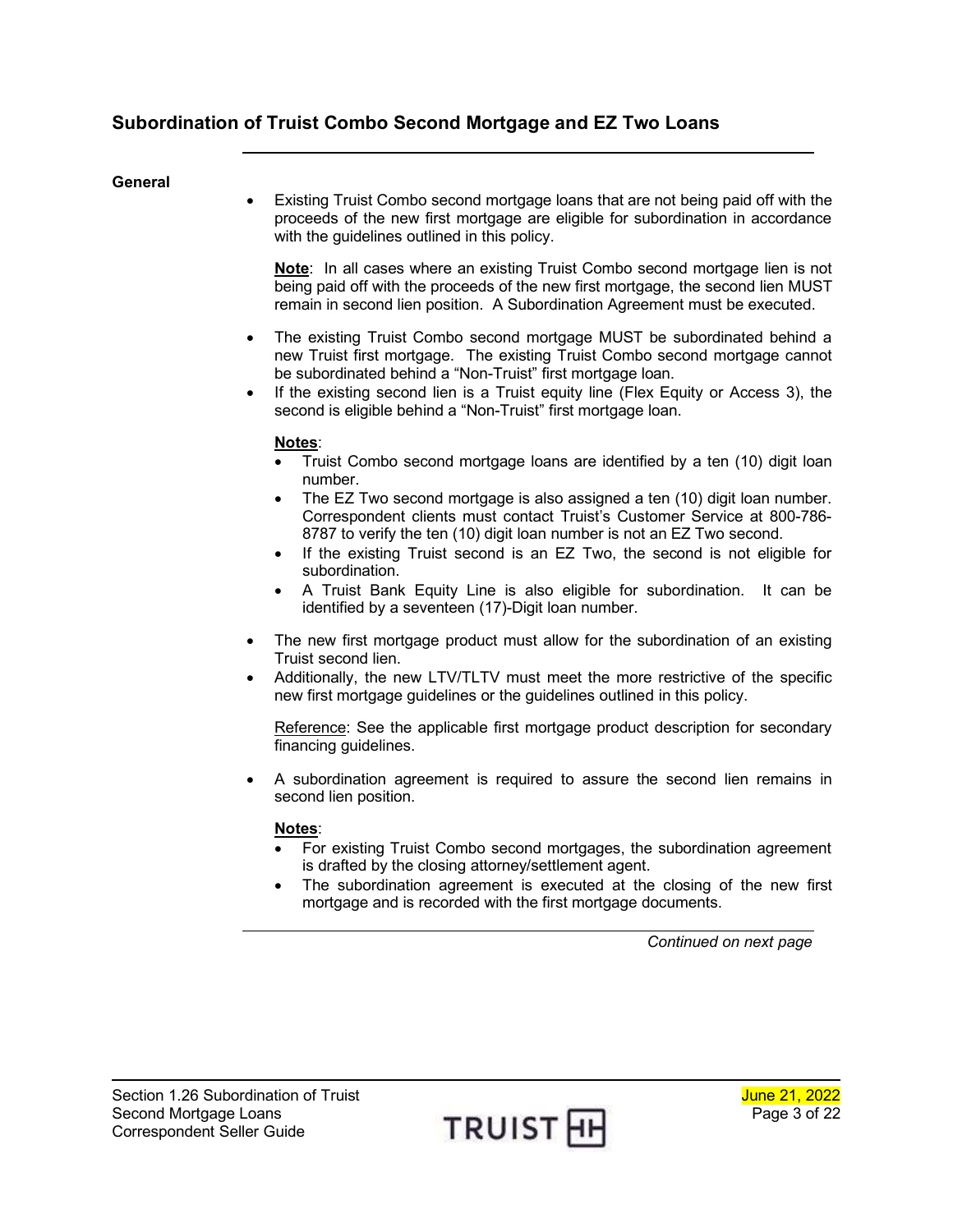<span id="page-3-2"></span><span id="page-3-1"></span><span id="page-3-0"></span>

| <b>Eligible</b><br>Occupancy and<br><b>Property Types</b> | Primary residences<br>$\bullet$<br>1 - 4 unit properties<br>$\bullet$<br>$\bullet$<br>Investment properties<br>Warrantable condominiums (including condominium conversions)<br>$\bullet$<br>Leasehold properties<br>$\bullet$<br>Modular housing<br>$\bullet$<br>Properties in excess of 10 acres<br>$\bullet$<br>Second homes<br>$\bullet$                                                                                                                                                                                                                                                                                                                                                                                                                                                                                                                                                                                                                                                                                                                                                                                                                                                                                                                                                                                                                                                                                                                                                                                                         |
|-----------------------------------------------------------|-----------------------------------------------------------------------------------------------------------------------------------------------------------------------------------------------------------------------------------------------------------------------------------------------------------------------------------------------------------------------------------------------------------------------------------------------------------------------------------------------------------------------------------------------------------------------------------------------------------------------------------------------------------------------------------------------------------------------------------------------------------------------------------------------------------------------------------------------------------------------------------------------------------------------------------------------------------------------------------------------------------------------------------------------------------------------------------------------------------------------------------------------------------------------------------------------------------------------------------------------------------------------------------------------------------------------------------------------------------------------------------------------------------------------------------------------------------------------------------------------------------------------------------------------------|
| Ineligible<br>Occupancy and<br><b>Property Types</b>      | Condotels<br>$\bullet$<br>Cooperatives<br>$\bullet$<br>Georgia Power leaseholds<br>$\bullet$<br>Non-warrantable condominiums<br>$\bullet$<br>Non-warrantable PUDs<br>$\bullet$<br>Properties Listed for Sale<br>$\bullet$                                                                                                                                                                                                                                                                                                                                                                                                                                                                                                                                                                                                                                                                                                                                                                                                                                                                                                                                                                                                                                                                                                                                                                                                                                                                                                                           |
| <b>New First Lien</b><br><b>Requirements</b>              | If the new first mortgage loan is a short-term ARM (i.e., 3/1, 1 year), the Truist<br>$\bullet$<br>Combo second mortgage is NOT eligible for subordination.<br>The maximum term of the new first mortgage loan is 30 years.<br>$\bullet$<br>Cash-out refinances are permitted if funds are being used to reduce the unpaid<br>$\bullet$<br>principal balance of the Truist Combo second mortgage lien.<br>The new loan may include normal and customary closing costs up to a maximum<br>$\bullet$<br>of five percent (5.00%) of the new loan amount or \$10,000, whichever is<br>less.<br>The new loan must be the same or a more stable product than the current first<br>$\bullet$<br>mortgage when subordination of a Combo Second Mortgage or EZ Two is<br>required. Fixed rate mortgages are only eligible for refinanced to a new fixed<br>rate loan, ARM loans must go to either a same term ARM, longer term ARM or a<br>fixed rate mortgage.<br>The new loan should put the borrower in a more favorable financial position, by<br>$\bullet$<br>either:<br>reducing the interest rate; or<br>$\bullet$<br>replacing an interest-only or balloon reset mortgage with a fixed, fully<br>$\bullet$<br>amortized mortgage<br>There is no maximum P&I payment increase; however, when the new P&I<br>$\bullet$<br>payment increases by more than twenty percent (20.00%) of the existing P&I or<br>interest-only payment, the income and employment must be documented and<br>the maximum debt-to-income (DTI) is fifty-five percent (55.00%). |

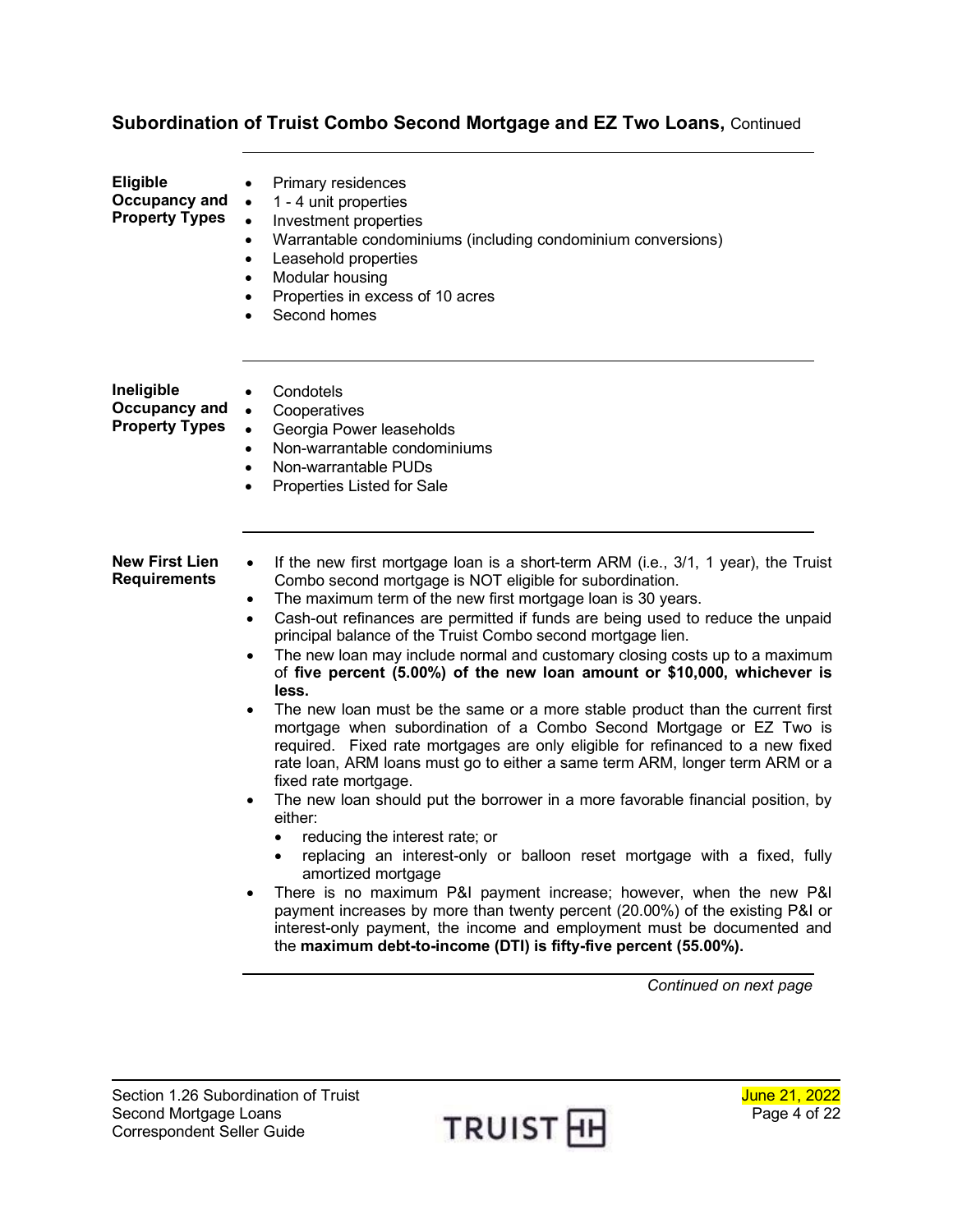<span id="page-4-2"></span><span id="page-4-1"></span><span id="page-4-0"></span>

| <b>New First Lien</b><br>Requirements,<br>(continued)         | When calculating the payment increase for existing loans with adjusting<br>payments, the current payment must have been made for at least seven (7)<br>consecutive months; otherwise the lowest P&I payment or interest-only<br>payment made during the most recent twelve (12) months must be used.                                                                                                                                                                                                                                                                                                                                                                                                                                                                                                                                                                                                                                                              |  |  |  |  |
|---------------------------------------------------------------|-------------------------------------------------------------------------------------------------------------------------------------------------------------------------------------------------------------------------------------------------------------------------------------------------------------------------------------------------------------------------------------------------------------------------------------------------------------------------------------------------------------------------------------------------------------------------------------------------------------------------------------------------------------------------------------------------------------------------------------------------------------------------------------------------------------------------------------------------------------------------------------------------------------------------------------------------------------------|--|--|--|--|
| <b>Existing</b><br><b>Combo Second</b><br><b>Requirements</b> | The Combo Second must be current and cannot have any 30-day late payments<br>within the last 12 months.                                                                                                                                                                                                                                                                                                                                                                                                                                                                                                                                                                                                                                                                                                                                                                                                                                                           |  |  |  |  |
| Geographic<br><b>Restrictions</b>                             | References:<br>See the applicable new first mortgage product description for specific<br>geographic restrictions that may apply.<br>If the subject property is located in the state of Virginia, see the "Automatic<br>$\bullet$<br>Subordination Process for Virginia Properties" topic subsequently presented in<br>this policy for information on the state of Virginia's automatic subordination<br>procedures.<br>If the subject property is located in the state of Texas, see the "Automatic<br>٠<br>Subordination Process for Texas Properties" topic subsequently presented in<br>this policy for information on the state of Texas's automatic subordination<br>procedures.                                                                                                                                                                                                                                                                             |  |  |  |  |
| <b>Maximum TLTV</b>                                           | The maximum TLTV may NOT exceed 95% in any case.<br>If the subject property is a condominium, the maximum TLTV is reduced by<br>$\bullet$<br>five percent (5.00%)<br>Note: If there are multiple reductions that apply to a single property, then all<br>are applied cumulatively.<br><b>Example:</b> A condominium in a declining market would be subject to a ten<br>percent (10.00%) TLTV reduction.<br>If the TLTV exceeds 95%, then the loan must be conditioned for a principal<br>curtailment of the existing Combo second Mortgage or EZ Two to meet the<br>TLTV guidelines.<br>The current unpaid principal balance of the Combo second mortgage or EZ<br>Two must be used in calculating the TLTV.<br>The current payment of the existing Combo second mortgage or EZ Two<br>must be used when calculating the housing and debt-to-income (DTI) ratios<br>on the new first mortgage.<br>There is no maximum LTV on the Combo second mortgage or EZ Two. |  |  |  |  |

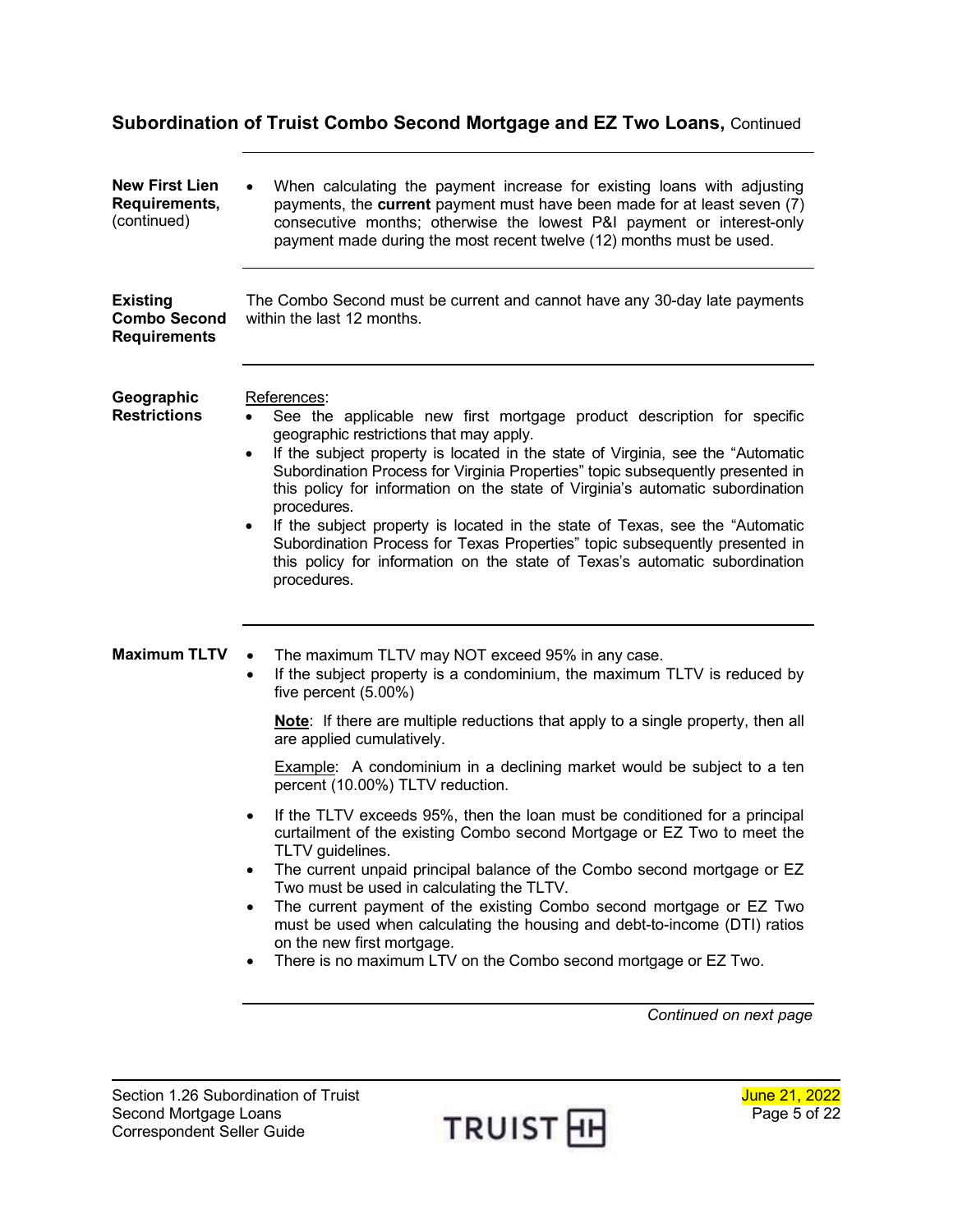<span id="page-5-0"></span>

| <b>Underwriting</b><br><b>Requirements</b> | General<br>Unless otherwise published in this policy, borrowers must meet all of the<br>guidelines for secondary financing for the new first mortgage product<br>[including, but not limited to minimum credit score, maximum debt-to-income<br>(DTI) ratio, maximum LTV/TLTV, AUS requirements, etc.].                                                                   |
|--------------------------------------------|---------------------------------------------------------------------------------------------------------------------------------------------------------------------------------------------------------------------------------------------------------------------------------------------------------------------------------------------------------------------------|
|                                            | Reference: See the applicable first mortgage product description for<br>secondary financing guidelines.                                                                                                                                                                                                                                                                   |
|                                            | Third lien positions are NOT acceptable.<br>$\bullet$                                                                                                                                                                                                                                                                                                                     |
|                                            | <b>Declining Markets Policy</b><br>The following guideline must be followed for all existing Truist Combo<br>second mortgage liens being subordinated when the subject property is<br>located in a declining market:<br>If the subject property is located in a declining market, the maximum<br>TLTV must be reduced by five percent (5%).                               |
|                                            | Note: A property shall be deemed to be located in a declining market if either of<br>the following apply:<br>The appraiser marked the appraisal report that property values are<br>$\bullet$<br>declining or referenced that values are declining in the appraisal<br>comments, or<br>the <b>Truist Declining Market Index</b> indicates a declining market.<br>$\bullet$ |
|                                            | <b>Maximum Number of Financed Properties</b><br>Reference: See Section 1.22: Maximum Number of Financed Properties and<br>Borrower Exposure of the Correspondent Seller Guide for policy guidelines.                                                                                                                                                                      |
|                                            | Note: The maximum total exposure is \$2.5 million dollars on all Truist loan<br>products (including any existing Truist Bank seconds being subordinated).                                                                                                                                                                                                                 |
| <b>Appraisal</b><br><b>Documentation</b>   | A full appraisal (i.e. form 1004/70, form 1025/72 etc.) is required.<br>The new appraisal must be dated within 120 days at time of underwriting.<br>$\bullet$<br>Appraisal waivers [i.e., DU appraisal waivers and LPA Automated Collateral<br>$\bullet$<br>Evaluation (ACE)], Freddie Mac Form 2055, and automated valuation<br>models (AVMs) are NOT acceptable.        |

<span id="page-5-1"></span>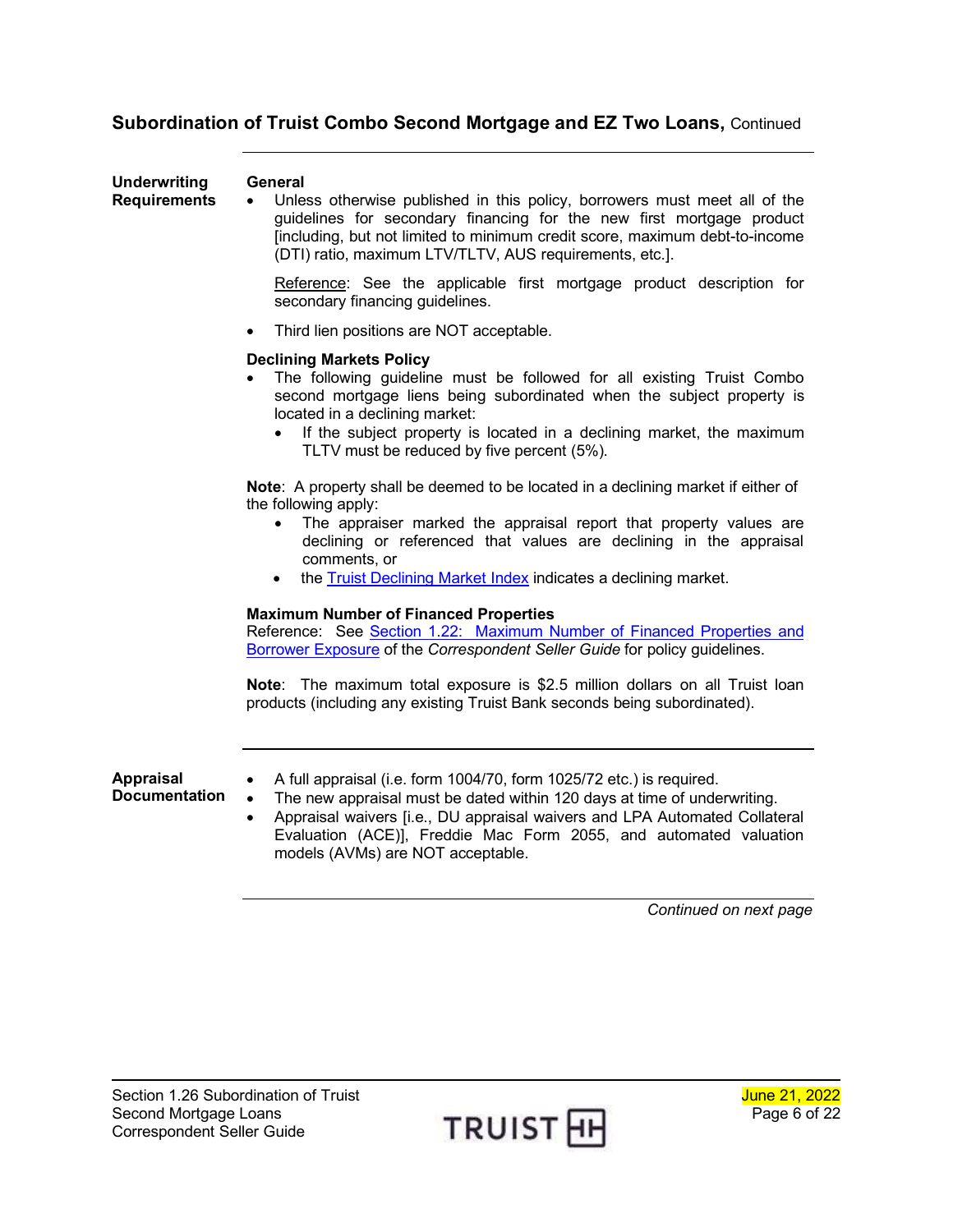<span id="page-6-0"></span>**Procedures for the Subordination Request** The following steps must be followed when requesting a subordination of a *Combo* second mortgage:

| <b>Step</b> | <b>Action</b>                                                                                                                                                                                                                                                                                                                                                                                                                                                                                                                           |
|-------------|-----------------------------------------------------------------------------------------------------------------------------------------------------------------------------------------------------------------------------------------------------------------------------------------------------------------------------------------------------------------------------------------------------------------------------------------------------------------------------------------------------------------------------------------|
|             | It is the responsibility of the Correspondent Client to advise the closing<br>$\bullet$<br>attorney/settlement agent that a subordination agreement will be required.<br>Truist will NOT draft or create the subordination agreement. The closing<br>$\bullet$<br>attorney/settlement agent is responsible for preparing the subordination agreement.                                                                                                                                                                                   |
|             | The Subordination Agreement must include in the upper left hand corner of the<br>$\bullet$<br>document the following information:                                                                                                                                                                                                                                                                                                                                                                                                       |
|             | When Recorded Return To:<br><b>Truist</b><br>1001 Semmes Avenue<br>3rd Floor<br>Mail Code RVW-5043<br><b>Attn: Final Docs</b><br>Richmond, VA 23224                                                                                                                                                                                                                                                                                                                                                                                     |
|             | Loan Number:<br>Note: The loan number of the Truist Combo Second Mortgage must be referenced on<br>the Subordination Agreement.                                                                                                                                                                                                                                                                                                                                                                                                         |
|             | Reference: See the subtopic "Subordination Agreement Requirements" subsequently<br>published in this topic.                                                                                                                                                                                                                                                                                                                                                                                                                             |
|             | If the Combo loan being subordinated is a MERS (Mortgage Electronic Registration<br>$\bullet$<br>System) loan, the subordination agreement must be prepared in the name of MERS.<br>The settlement agent must insert the following verbiage in the Subordination<br>$\bullet$<br>Agreement:                                                                                                                                                                                                                                             |
|             | "MERS" is Mortgage Electronic Registration Systems, Inc. MERS is a separate<br>corporation that is acting solely as a nominee for Lender and Lender's successors<br>and assigns. MERS is organized and existing under the laws of Delaware, and<br>has a mailing address of P.O. Box 2026, Flint, MI 48501-2026, and/or a street<br>address of 1901 E. Voorhees Street, Suite C, Danville, IL 61834. The MERS<br>telephone number is (888) 679-MERS. FOR PURPOSES OF RECORDING THIS<br><b>DOCUMENT MERS IS THE MORTGAGEE OF RECORD.</b> |
|             | Truist will <b>NOT</b> subordinate to a 3 <sup>rd</sup> lien position.<br>Note:                                                                                                                                                                                                                                                                                                                                                                                                                                                         |

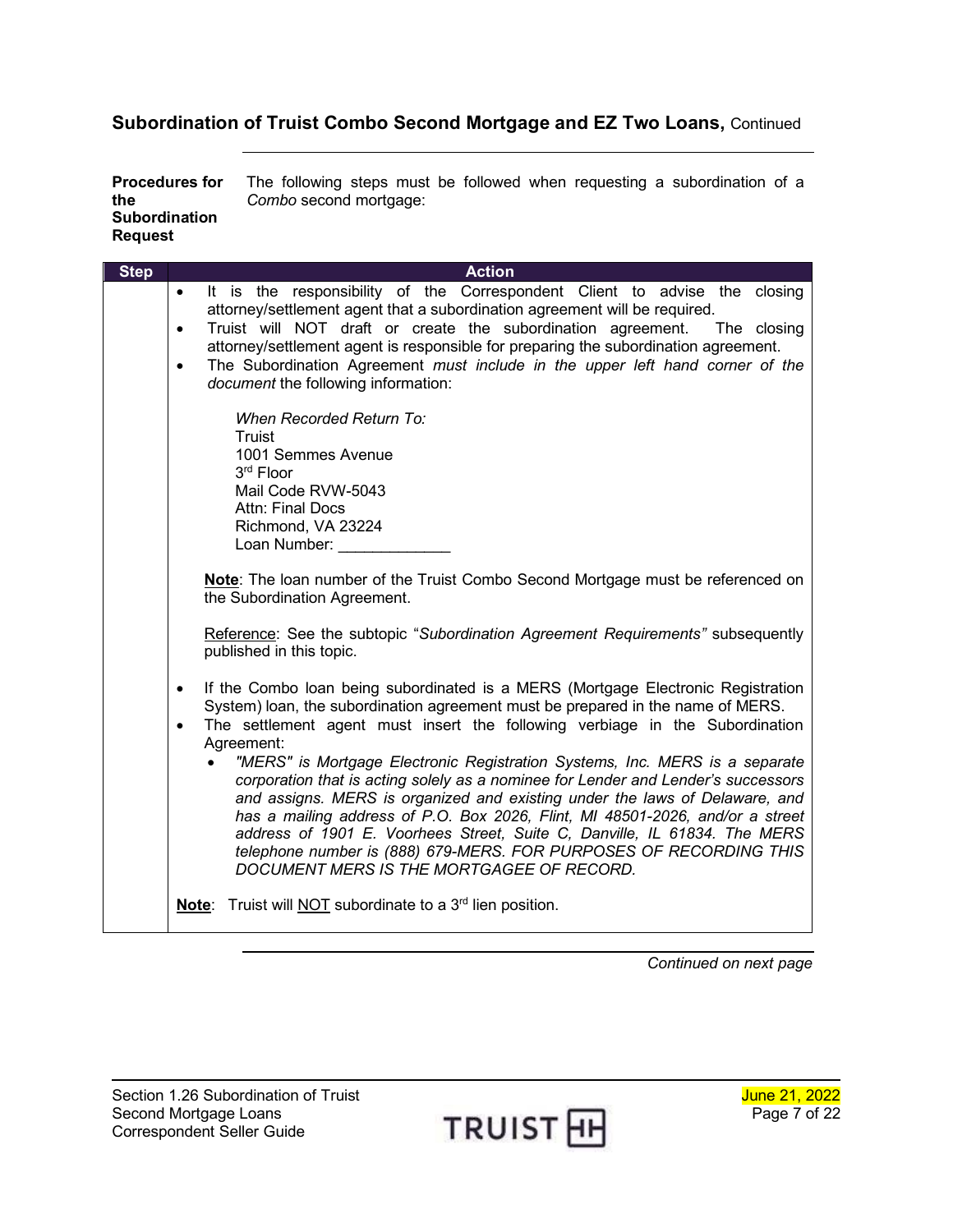| <b>Procedures for</b><br>the<br><b>Subordination</b><br>Request. | The following steps must be followed when requesting a subordination of a<br>Combo second mortgage: |
|------------------------------------------------------------------|-----------------------------------------------------------------------------------------------------|
| (continued)                                                      |                                                                                                     |

| <b>Step</b>    | <b>Action</b>                                                                                                                                                                                                                                                                                                                                                                                                                                                                                                                                                                    |
|----------------|----------------------------------------------------------------------------------------------------------------------------------------------------------------------------------------------------------------------------------------------------------------------------------------------------------------------------------------------------------------------------------------------------------------------------------------------------------------------------------------------------------------------------------------------------------------------------------|
| $\mathbf{2}$   | The Correspondent client must complete the <i>Truist Combo Second Subordination</i><br>$\bullet$<br>Request (COR 0238) form, and send it along with a self-addressed overnight package<br>addressed to the person or company who should receive the signed Subordination<br>Agreement, and the Subordination Agreement.                                                                                                                                                                                                                                                          |
|                | Notes:<br>A Substitution of Trustee form prepared by the attorney or settlement agent will be<br>required when the Subordination Agreement is submitted to Truist for approval and<br>signature if the following applies:<br>if the original trustee on the recorded Deed of Trust is no longer serving as<br>trustee, and<br>the Subordination Agreement requires the signature of the trustee.<br>$\bullet$<br>The Substitution of Trustee form and the Subordination Agreement should list the<br>applicable trustee by state.<br>Click here for a list of trustees by state. |
|                | Submit the fully completed and signed <i>Truist Combo Second Subordination Request</i><br>$\bullet$<br>(COR 0238) as follows:<br>FAX: 804.675.9792<br>Email: fnma fhlmcsubordinations@truist.com<br>Mail: Truist<br>1001 Semmes Avenue<br>Richmond, VA 23224<br>Attn: Final Docs<br>Upon approval of the subordination request, the signed Subordination Agreement will<br>$\bullet$<br>be sent to the Correspondent client or the specified attorney/settlement agent by the<br><b>Truist Subordination Department.</b>                                                         |
| $\overline{3}$ | The Truist Subordination Department is responsible for notifying the Correspondent<br>client listed on the Truist Combo Second Subordination Request (COR 0238) form that<br>the request for subordination has been approved and whether a principal curtailment<br>and/or a balance reduction on the new first mortgage loan are a condition for approval.                                                                                                                                                                                                                      |

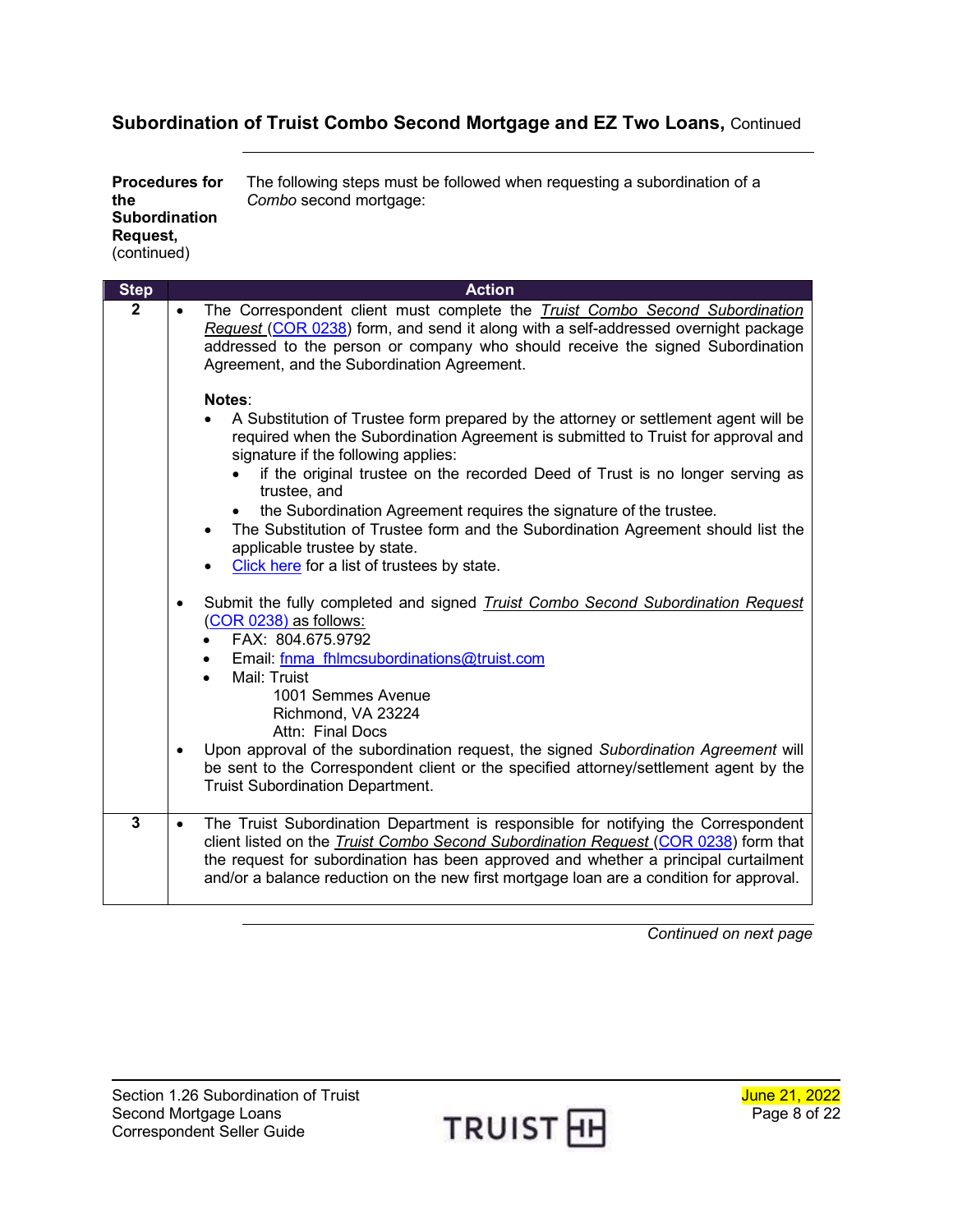<span id="page-8-0"></span>

| Subordination<br>Agreement<br>Requirements | The subordination agreement must contain the following information when being<br>$\bullet$<br>reviewed by the Truist Subordination Department for approval:<br>Names of the parties<br>Business addresses are currently optional, |
|--------------------------------------------|-----------------------------------------------------------------------------------------------------------------------------------------------------------------------------------------------------------------------------------|
|                                            | Description of the subject property (legal description is preferred; however,<br>the address is acceptable),                                                                                                                      |
|                                            | Identification of the mortgage or trust deed to be subordinated:<br>$\bullet$<br>Names of parties,<br>$\bullet$                                                                                                                   |
|                                            | Date of execution, and<br>$\bullet$                                                                                                                                                                                               |
|                                            | Reference to book and pages of recordation<br>$\bullet$                                                                                                                                                                           |
|                                            | Identification of encumbrance(s) (legal claim to a property) to be superior in<br>$\bullet$<br>priority,                                                                                                                          |
|                                            | Statement of consideration:                                                                                                                                                                                                       |
|                                            | Inducement to lender to loan money,                                                                                                                                                                                               |
|                                            | Payment of Money, and<br>$\bullet$                                                                                                                                                                                                |
|                                            | Other, but should make clear that some consideration was given                                                                                                                                                                    |
|                                            | Terms of subordination of the loan (optional).                                                                                                                                                                                    |
|                                            | Covenant of validity of mortgage or trust deed to be subordinated (optional)<br>$\bullet$                                                                                                                                         |
|                                            | Cancellation of subordination provision in mortgage or trust deed (optional)                                                                                                                                                      |
|                                            | Words indicating binding effect,<br>٠                                                                                                                                                                                             |
|                                            | Date of Agreement,<br>٠                                                                                                                                                                                                           |
|                                            | Signatures of borrowers and lender,<br>$\bullet$                                                                                                                                                                                  |
|                                            | Attestation,<br>٠                                                                                                                                                                                                                 |
|                                            | Acknowledgements (Notary),                                                                                                                                                                                                        |
|                                            | The language in the document must clearly indicate that the subordination                                                                                                                                                         |

• The language in the document must clearly indicate that the subordination pertains to the one loan. "Blanket" subordination agreements for subsequently recorded interests are NOT acceptable by Truist.

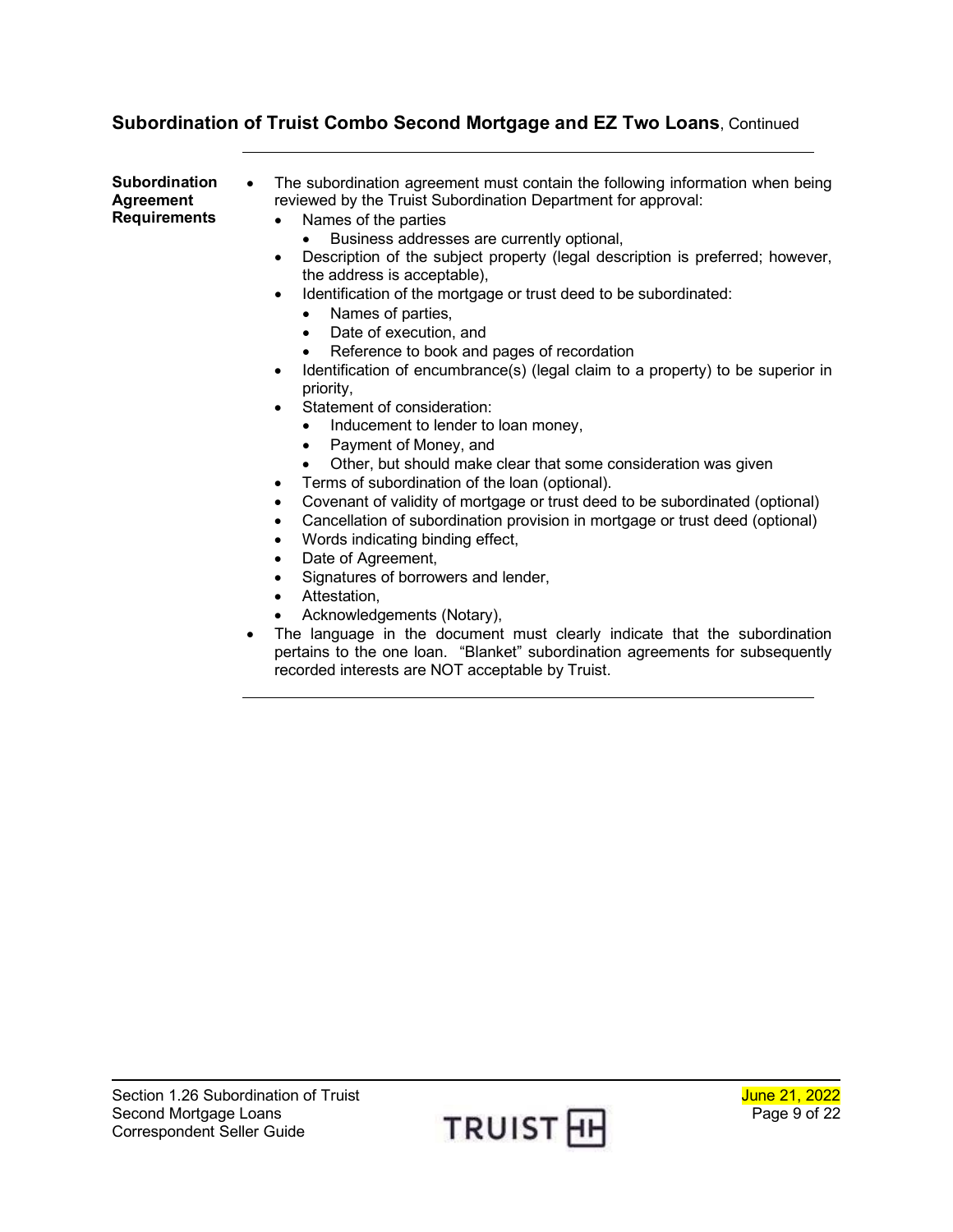## <span id="page-9-0"></span>**Subordinating Truist Equity Lines/Loans of Credit**

<span id="page-9-1"></span>

| <b>Eligibility</b><br><b>Requirements for</b><br><b>Subordination</b> | General<br>Existing Truist equity line/equity loans that are not being paid off with the<br>$\bullet$<br>proceeds of the new first mortgage are eligible for subordination in accordance<br>with the guidelines outlined in this topic.                                                                                                                                                                                                                                                                                                                                                                                                                                                                                                                                                          |
|-----------------------------------------------------------------------|--------------------------------------------------------------------------------------------------------------------------------------------------------------------------------------------------------------------------------------------------------------------------------------------------------------------------------------------------------------------------------------------------------------------------------------------------------------------------------------------------------------------------------------------------------------------------------------------------------------------------------------------------------------------------------------------------------------------------------------------------------------------------------------------------|
|                                                                       | Note: In all cases where an existing Truist equity line/equity loan is not being<br>paid off with proceeds of the new first mortgage, the equity line/loan must<br>remain in second or third lien position.                                                                                                                                                                                                                                                                                                                                                                                                                                                                                                                                                                                      |
|                                                                       | The existing Truist equity line/equity loan is eligible for subordination behind a<br>$\bullet$<br>new Truist first mortgage or a "non-Truist" first mortgage. Truist Bank equity<br>lines/equity loans are identified by a seventeen (17) digit loan number.<br>Truist Bank Access 3 lines of credit contain sixteen (16) digits.<br>$\bullet$<br>The new first mortgage product must be eligible for subordinate financing.<br>$\bullet$<br>Additionally, the new LTV/TLTV/HTLTV must meet the more restrictive of the<br>$\bullet$<br>specific new first mortgage guidelines or the guidelines outlined in this policy.                                                                                                                                                                       |
|                                                                       | Reference: See the applicable first mortgage product description for secondary<br>financing guidelines.                                                                                                                                                                                                                                                                                                                                                                                                                                                                                                                                                                                                                                                                                          |
|                                                                       | The subordination request must be processed through the Orlando Consumer<br>$\bullet$<br>Lending Sales Center (CLSC).<br>A subordination agreement is required to assure the equity line/loan remains in<br>$\bullet$<br>second or third lien position.<br>The borrower(s) must receive a tangible net benefit from the refinance<br>$\bullet$<br>transaction in order for the second mortgage to be eligible for subordination.<br>Notes:<br>For existing Truist equity line/equity loans, the subordination agreement is<br>drafted by the Truist Orlando CLSC group at the time the subordination<br>request is reviewed and approved.<br>The subordination agreement is executed at the closing of the new first<br>$\bullet$<br>mortgage and is recorded with the first mortgage documents. |
|                                                                       | Continued on next page                                                                                                                                                                                                                                                                                                                                                                                                                                                                                                                                                                                                                                                                                                                                                                           |

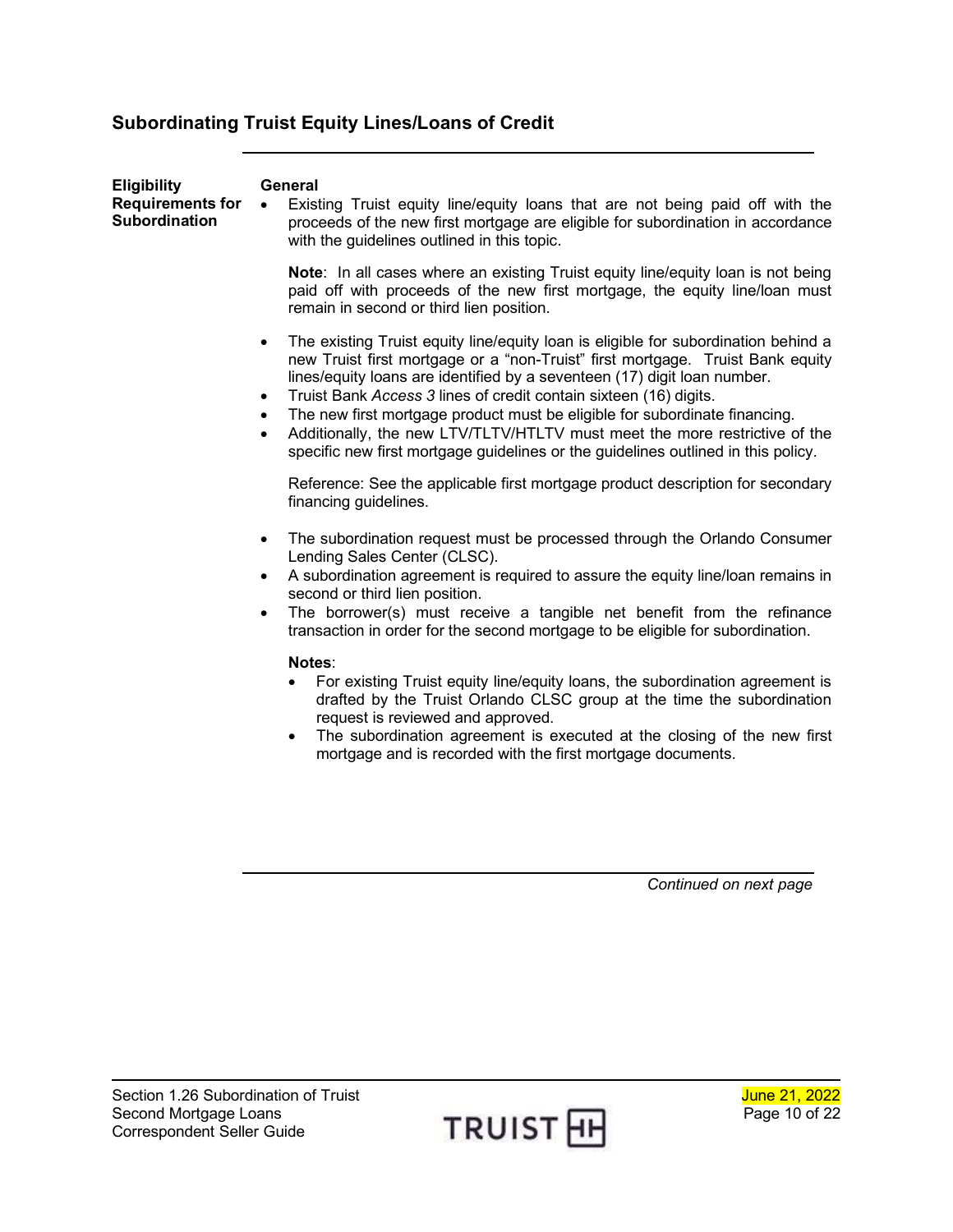<span id="page-10-0"></span>**Service Levels** • Subordination requests must be submitted allowing for the following service levels:

| Type of 1 <sup>st</sup> Mortgage Lien                             | <b>Turn Time</b> |                                                                                                             |                               |  |  |  |  |
|-------------------------------------------------------------------|------------------|-------------------------------------------------------------------------------------------------------------|-------------------------------|--|--|--|--|
| For subordinations involving a<br>Truist 1 <sup>st</sup> Lien     |                  | $\bullet$ 3 business days for rate/term<br>refinance transactions<br>5 business days for cash-out refinance |                               |  |  |  |  |
|                                                                   |                  |                                                                                                             | transactions                  |  |  |  |  |
| For subordinations involving a<br>non-Truist 1 <sup>st</sup> Lien |                  |                                                                                                             | • Minimum of 10 business days |  |  |  |  |

**Note**: Service levels are determined at the time the Orlando CLSC receives the subordination request and any required documentation.

<span id="page-10-2"></span><span id="page-10-1"></span>

| Ineligible<br>Occupancy/<br><b>Property Types</b> | 3-4 unit properties and<br>$\bullet$<br>Investment properties<br>$\bullet$                                                                                                                                                                                                                                                                                                                                                                                                                                                                                                                                                                                                                                                |  |  |  |  |
|---------------------------------------------------|---------------------------------------------------------------------------------------------------------------------------------------------------------------------------------------------------------------------------------------------------------------------------------------------------------------------------------------------------------------------------------------------------------------------------------------------------------------------------------------------------------------------------------------------------------------------------------------------------------------------------------------------------------------------------------------------------------------------------|--|--|--|--|
|                                                   | <b>Note:</b> If a property type is ineligible based on the first mortgage loan program<br>then the second mortgage is NOT eligible for subordination.                                                                                                                                                                                                                                                                                                                                                                                                                                                                                                                                                                     |  |  |  |  |
| Geographic<br><b>Restrictions</b>                 | References:<br>See the applicable new first mortgage product description in the Correspondent<br>Seller Guide for specific geographic restrictions that may apply.<br>If the subject property is located in the State of Virginia, see the "Automatic"<br>$\bullet$<br>Subordination Process for Virginia Properties" topic subsequently presented in this<br>policy for information on the State of Virginia's automatic subordination procedures.<br>If the subject property is located in the State of Texas, see the "Automatic<br>$\bullet$<br>Subordination Process for Texas Properties" topic subsequently presented in this<br>policy for information on the State of Texas' automatic subordination procedures. |  |  |  |  |

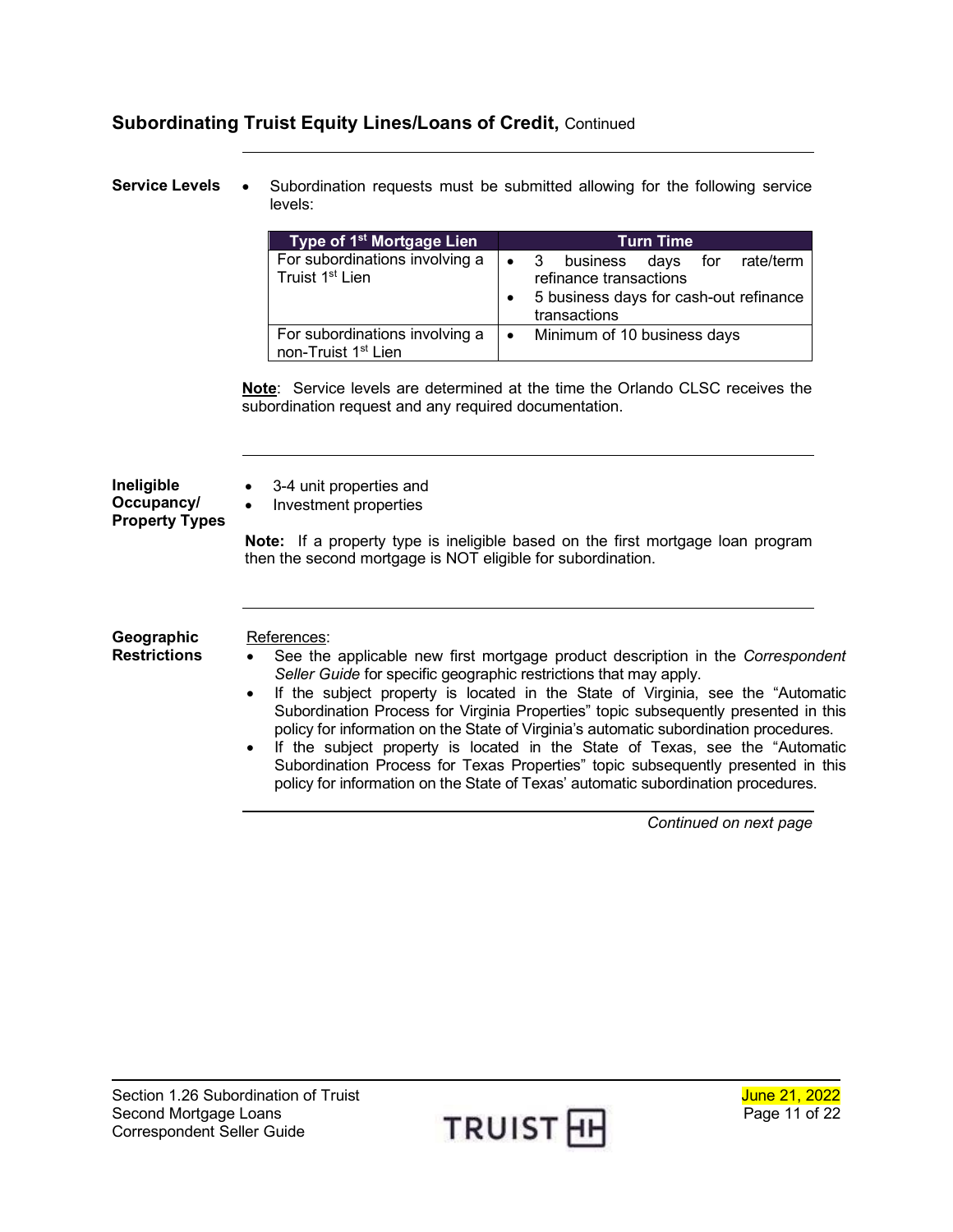#### <span id="page-11-0"></span>**Maximum LTV/TLTV/HTLTV Requirements**

- The credit limit for equity lines can be obtained by calling Consumer Loan Servicing (CLS) Department at 1-800-786-8787.
- The following table provides the maximum TLTV and the maximum combined loan amounts for equity line subordinations:

| <b>Maximum Combined Line/Loan Amount</b> |                                                   |             |  |  |  |  |
|------------------------------------------|---------------------------------------------------|-------------|--|--|--|--|
| <b>Property Type</b>                     |                                                   |             |  |  |  |  |
| <b>TLTV</b>                              | <b>Single Family 1-2 unit</b><br>(Townhouse, PUD) | Condominium |  |  |  |  |
| 60%                                      | \$2,000,000                                       | \$1,250,000 |  |  |  |  |
| 65%                                      | \$1,750,000                                       | \$1,250,000 |  |  |  |  |
| 70%                                      | \$1,500,000                                       | \$1,000,000 |  |  |  |  |
| 75%                                      | \$1,500,000                                       | \$1,000,000 |  |  |  |  |
| 80%                                      | \$1,500,000                                       | \$1,000,000 |  |  |  |  |
| 85%                                      | \$1,250,000                                       | \$750,000   |  |  |  |  |

- For lines, the maximum amount of credit available, not the current balance, must be used in calculating the TLTV/HTLTV.
- For loans, the current unpaid principal balance of the existing equity loan must be used in calculating the TLTV.

#### **Notes**:

- The maximum HTLTV may not exceed 100% IN ANY CASE.
- For rate/term refinance transactions, if the second mortgage has a TLTV > 85%, CLSC will evaluate the subordination request on a case by case basis to determine if the borrower is receiving a benefit from the rate/term refinance transaction before making a decision regarding the subordination request.
- If the new TLTV/HTLTV exceeds the new first mortgage guidelines, the loan must be conditioned for a reduction in the credit limit to meet the maximum allowable TLTV/HTLTV for the applicable first mortgage product.

Reference: See the *Declining Markets Policy* subsequently presented in this document for additional information on TLTV/HTLTV restriction when the property is located in a declining market.

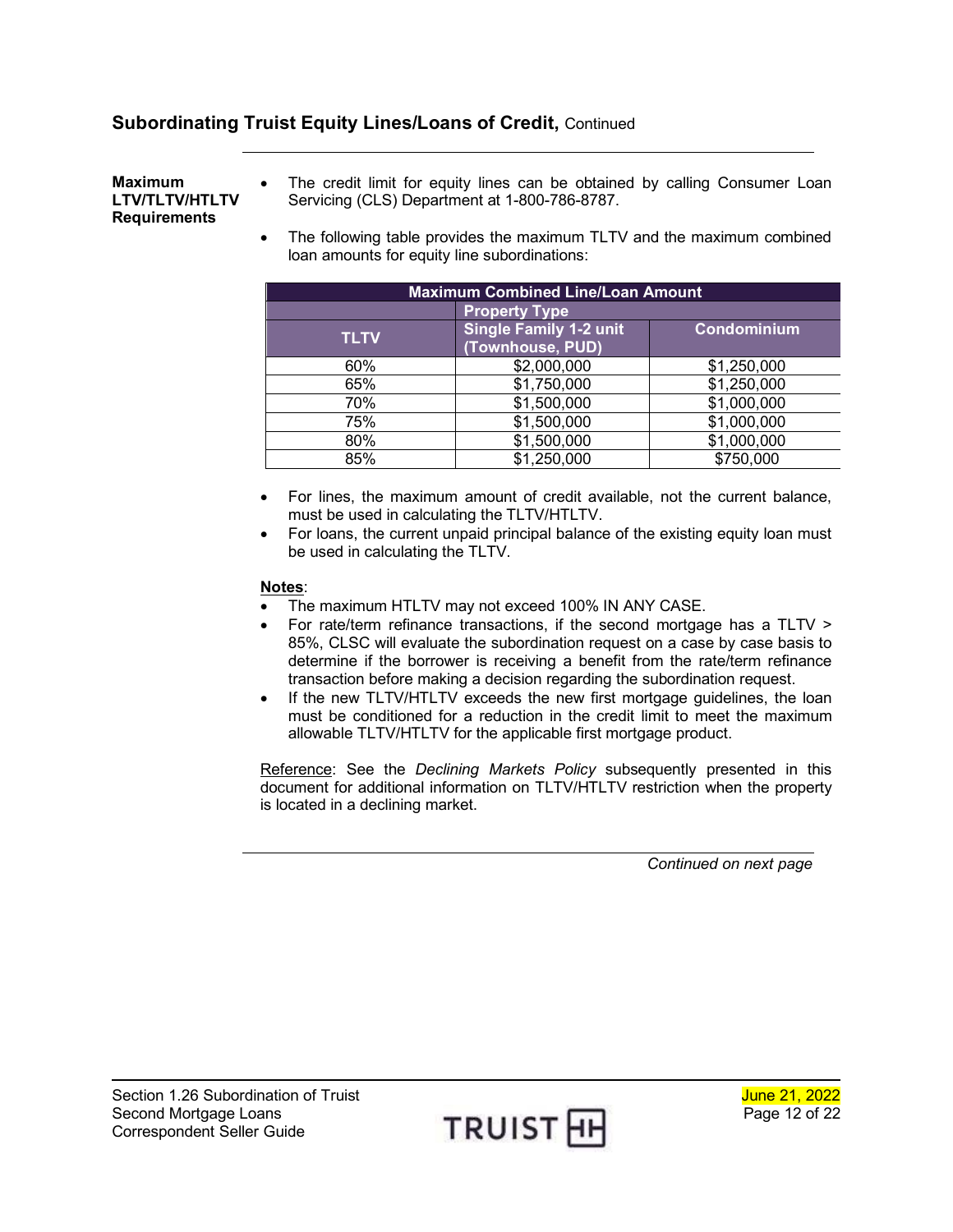<span id="page-12-1"></span><span id="page-12-0"></span>

| <b>Underwriting</b><br><b>Requirements</b> | General<br>Unless otherwise published in this policy, borrowers must meet all of the guidelines<br>for secondary financing for the new first mortgage product [including, but not<br>limited to minimum credit score, maximum debt-to-income (DTI) ratio, maximum<br>LTV/TLTV/HTLTV, AUS requirements, etc.].                     |
|--------------------------------------------|-----------------------------------------------------------------------------------------------------------------------------------------------------------------------------------------------------------------------------------------------------------------------------------------------------------------------------------|
|                                            | Reference: See the applicable first mortgage product description for secondary<br>financing guidelines.<br>There may be instances when line modification (lowering of the maximum equity<br>$\bullet$<br>line amount and/or freezing the access to the equity line) is required in order to<br>approve the subordination request. |
|                                            | Note: In a transaction where the borrower receives the lesser of \$5,000 or 3% of<br>the new loan amount in cash at closing, the transaction will not be considered a<br>"cash-out" transaction.                                                                                                                                  |
|                                            | Reference: See the "Service Levels" subtopic previously presented in this topic for<br>additional information regarding underwriting turn times.                                                                                                                                                                                  |
|                                            | Approval of subordinations involving properties secured by condominiums where<br>$\bullet$<br>the TLTV exceeds 85%, and the Truist 1 <sup>st</sup> mortgage is not in place, are not<br>acceptable.                                                                                                                               |
|                                            | Reference: See the "Income Documentation," "Qualifying Ratio and Payment<br>Guidelines" and "Appraisal Documentation" subtopics subsequently presented in<br>this topic for additional information regarding underwriting requirements.                                                                                           |
|                                            | <b>Declining Markets Policy</b>                                                                                                                                                                                                                                                                                                   |
|                                            | The following guideline must be followed for all existing Truist equity line/equity<br>loans being subordinated when the subject property is located in a declining                                                                                                                                                               |
|                                            | market:<br>If the property is located in a declining market, the maximum TLTV/HTLTV is<br>$\bullet$<br>reduced by 5%.                                                                                                                                                                                                             |
|                                            | For all second homes, the maximum TLTV/HTLTV is reduced by 5%.<br>$\bullet$<br>If there are multiple reductions applied to a single property, then they are<br>$\bullet$<br>applied cumulatively (for example: a second home in a declining market would<br>be subject to a 10% TLTV/HTLTV reduction.                             |
|                                            | Notes:                                                                                                                                                                                                                                                                                                                            |
|                                            | In all cases, the maximum TLTV/HTLTV must be reduced as outlined above.<br>A property shall be deemed to be located in a declining market if either of the<br>following apply:                                                                                                                                                    |
|                                            | The appraiser marked the appraisal report that property values are declining or<br>referenced that values are declining in the appraisal comments, or<br>the Truist Declining Market Index indicates a declining market.                                                                                                          |

<span id="page-12-2"></span>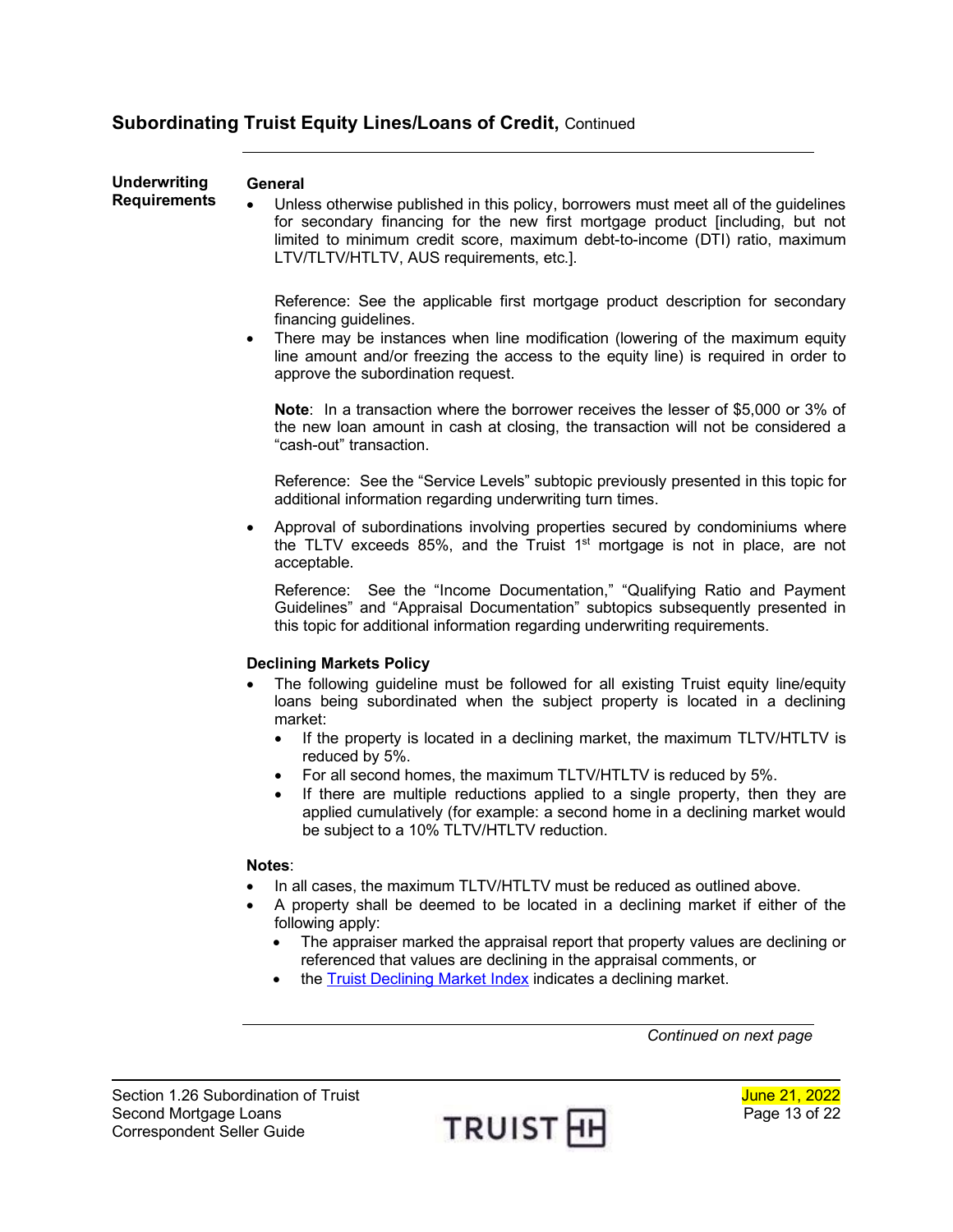<span id="page-13-1"></span><span id="page-13-0"></span>

| <b>Underwriting</b><br>Requirements,<br>(continued)                   | <b>Maximum Number of Financed Properties</b><br>Reference:                                                                                                                                                                                                               |          | See Section 1.22: Maximum Number of Financed Properties and                                                                                                                                                                                                                                                                  |       |
|-----------------------------------------------------------------------|--------------------------------------------------------------------------------------------------------------------------------------------------------------------------------------------------------------------------------------------------------------------------|----------|------------------------------------------------------------------------------------------------------------------------------------------------------------------------------------------------------------------------------------------------------------------------------------------------------------------------------|-------|
|                                                                       | Borrower Exposure of the Correspondent Seller Guide for policy guidelines.                                                                                                                                                                                               |          |                                                                                                                                                                                                                                                                                                                              |       |
|                                                                       | Note: The maximum total exposure is \$2.5 million dollars on all loan products<br>(INCLUDING any existing Truist Bank seconds being subordinated).                                                                                                                       |          |                                                                                                                                                                                                                                                                                                                              |       |
| Income<br><b>Documentation</b>                                        | $\bullet$<br>cash-out refinance transactions.<br>$\bullet$<br>earnings exceed 50% of their income.<br>$\bullet$<br>income.                                                                                                                                               |          | Income verification must be provided on all requests for self-employed<br>individuals and any requests exceeding an original TLTV/HTLTV of 75% on<br>Self-employed borrowers would include borrowers whose commissioned<br>Income verification is NOT required for borrowers with passive or salaried                        |       |
| Qualifying<br><b>Ratio and</b><br><b>Payment</b><br><b>Guidelines</b> | Ratios are calculated on ALL subordination requests, regardless of the<br>$\bullet$<br>original loan program. The maximum debt to income (DTI) ratio is calculated<br>based on the borrower's gross monthly income and credit score, as outlined in<br>the tables below: |          |                                                                                                                                                                                                                                                                                                                              |       |
|                                                                       |                                                                                                                                                                                                                                                                          |          | Home Equity Lines - Debt to Income                                                                                                                                                                                                                                                                                           |       |
|                                                                       |                                                                                                                                                                                                                                                                          |          | <b>Credit Score</b>                                                                                                                                                                                                                                                                                                          |       |
|                                                                       | <b>Monthly Income</b>                                                                                                                                                                                                                                                    | $>= 720$ | 660-719                                                                                                                                                                                                                                                                                                                      | < 660 |
|                                                                       | $\sqrt{2}$ \$3,000                                                                                                                                                                                                                                                       | 40%      | 40%                                                                                                                                                                                                                                                                                                                          | 40%   |
|                                                                       | $$3,001 - $5,500$                                                                                                                                                                                                                                                        | 50%      | 45%                                                                                                                                                                                                                                                                                                                          | 40%   |
|                                                                       | $$5,501 - $8,000$                                                                                                                                                                                                                                                        | 50%      | 50%                                                                                                                                                                                                                                                                                                                          | 45%   |
|                                                                       | > \$8,000                                                                                                                                                                                                                                                                | 50%      | 50%                                                                                                                                                                                                                                                                                                                          | 50%   |
|                                                                       |                                                                                                                                                                                                                                                                          |          |                                                                                                                                                                                                                                                                                                                              |       |
|                                                                       |                                                                                                                                                                                                                                                                          |          | Home Equity Loans - Debt to Income                                                                                                                                                                                                                                                                                           |       |
|                                                                       |                                                                                                                                                                                                                                                                          |          | <b>Credit Score</b>                                                                                                                                                                                                                                                                                                          |       |
|                                                                       | <b>Monthly Income</b>                                                                                                                                                                                                                                                    | $>= 720$ | 660-719                                                                                                                                                                                                                                                                                                                      | < 660 |
|                                                                       | $\le$ /= \$3,000                                                                                                                                                                                                                                                         | 40%      | 40%                                                                                                                                                                                                                                                                                                                          | 35%   |
|                                                                       | $$3,001 - $5,500$                                                                                                                                                                                                                                                        | 43%      | 43%                                                                                                                                                                                                                                                                                                                          | 40%   |
|                                                                       | \$5,501 or More                                                                                                                                                                                                                                                          | 43%      | 43%                                                                                                                                                                                                                                                                                                                          | 43%   |
|                                                                       | payment is the actual monthly payment.<br>tradeline requirements.                                                                                                                                                                                                        |          | For equity lines of credit, the qualifying payment is equal to one percent<br>(1.00%) of the credit limit, regardless of which payment option is selected or<br>the amount drawn at initial draw, closing, etc. For equity loans, the qualifying<br>A maximum DTI of 40% is required for borrower(s) not meeting the minimum |       |

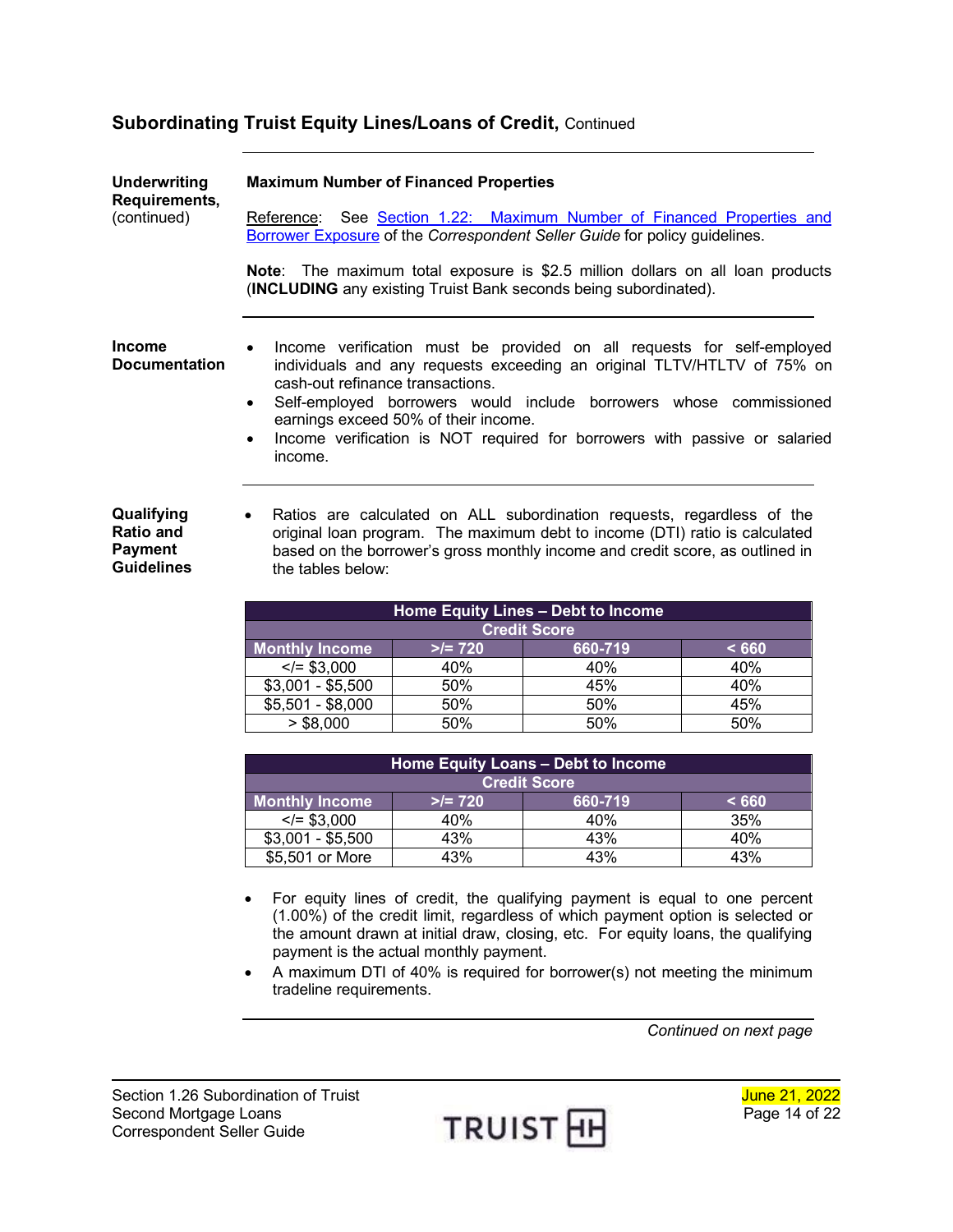of the reasons stated above.

<span id="page-14-0"></span>

| Appraisal<br><b>Documentation</b>                                                 | A current appraisal/valuation must be provided on each request with review and<br>approval by the Orlando CLSC prior to final approval of the subordination<br>request.<br>The more restrictive of the first mortgage or the following guidelines apply.<br>$\bullet$<br>If an appraisal is ordered, the appraisal must be used rather than other valuation<br>$\bullet$<br>methods.<br>Complete (1004) appraisals are acceptable.<br>$\bullet$<br>The Correspondent client must certify, represent and warrant that it has not used<br>$\bullet$<br>an Appraiser or Appraisal Company listed on the Truist Ineligible List in<br>conjunction with the processing, underwriting and closing of the loan.<br>Appraisals prepared for Correspondent clients and accepted by Truist must<br>$\bullet$<br>conform to regulatory and Truist guidelines. An appraisal prepared for the<br>borrower is NOT acceptable.<br>Appraisers engaged by Truist must be state licensed or certified.<br>٠<br>Appraisals (1004, etc.) must be current (less than 90 days old). Appraisal<br>٠<br>updates are not allowed.<br>Appraisal waivers [i.e., DU appraisal waivers and LPA Automated Collateral<br>Evaluation (ACE)] are not acceptable valuation methods. |
|-----------------------------------------------------------------------------------|---------------------------------------------------------------------------------------------------------------------------------------------------------------------------------------------------------------------------------------------------------------------------------------------------------------------------------------------------------------------------------------------------------------------------------------------------------------------------------------------------------------------------------------------------------------------------------------------------------------------------------------------------------------------------------------------------------------------------------------------------------------------------------------------------------------------------------------------------------------------------------------------------------------------------------------------------------------------------------------------------------------------------------------------------------------------------------------------------------------------------------------------------------------------------------------------------------------------------------------------------|
| <b>Modifications</b><br>to Existing<br><b>Equity Lines</b><br>and Equity<br>Loans | A modification to the existing equity line or a balance reduction to the existing<br>$\bullet$<br>equity loan may be required for any of the following reasons:<br>the new TLTV/HTLTV exceeds the guidelines for the new first mortgage<br>and the loan was approved with a condition for a reduction in the total<br>amount of equity line credit available or equity loan current balance, or<br>the equity line is in third lien position, or<br>٠<br>the new TLTV/HTLTV exceeds the Truist Orlando Consumer Lending<br>$\bullet$<br>Sales Center (CLCS) underwriting guidelines.<br><b>Note:</b> When a modification of the existing equity line or balance reduction to the<br>existing equity loan is required, it is very important that the borrower is advised                                                                                                                                                                                                                                                                                                                                                                                                                                                                           |

*Continued on next page*



<span id="page-14-1"></span>prior to closing that the terms of his/her equity line/loan will be changing due to on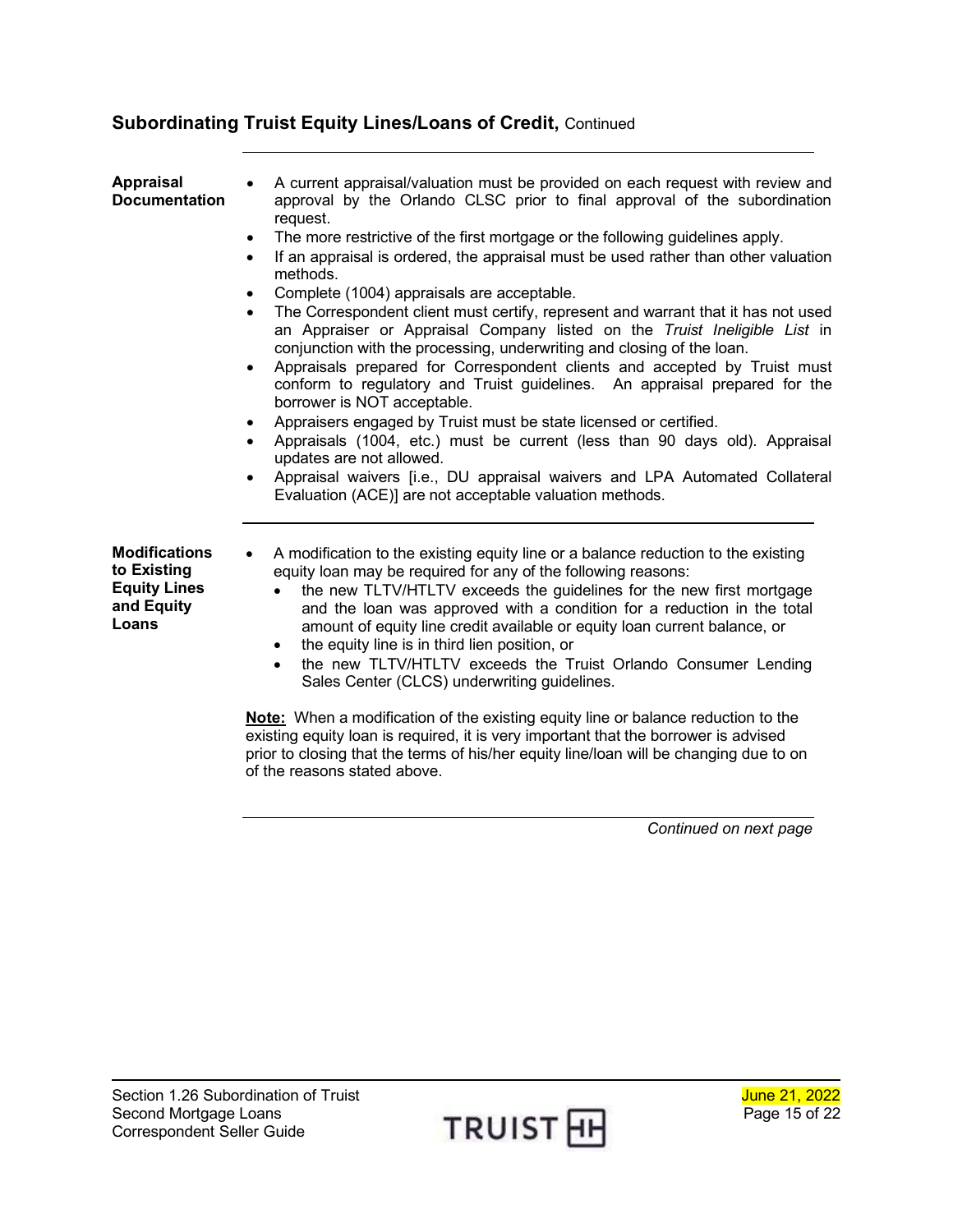<span id="page-15-0"></span>**Procedures for Subordination Requests** The following steps must be followed when requesting a subordination of a Truist equity line/loan of credit:

| <b>Step</b>    | <b>Action</b>                                                                                                                                                                                                                                                                                                                                                     |
|----------------|-------------------------------------------------------------------------------------------------------------------------------------------------------------------------------------------------------------------------------------------------------------------------------------------------------------------------------------------------------------------|
| 1              | The following documents are required when the transaction involves subordinating a<br>Truist Bank equity line/loan of credit:                                                                                                                                                                                                                                     |
|                | The subordination request must be processed through the Truist Orlando, FL Consumer<br>$\bullet$<br>Lending Sales Center (CLSC).                                                                                                                                                                                                                                  |
|                | The Consumer Loan Subordination Requirements (316353 Truist Corporate Forms) form must<br>be completed and included in the loan file along with the following:                                                                                                                                                                                                    |
|                | Copy of the Application (Form 1003)<br>$\bullet$<br>Copy of the Appraisal (Form 1004) less than 90 days old from the subordination request<br>$\bullet$<br>date                                                                                                                                                                                                   |
|                | Copy of the Underwriting Transmittal Summary (Form 1008), or AUS findings<br>$\bullet$<br>Income documentation (if applicable)<br>$\bullet$                                                                                                                                                                                                                       |
|                | Title commitment search - first 3-5 pages only (i.e., Truist lien information) less than 30<br>$\bullet$<br>days old from the subordination request date                                                                                                                                                                                                          |
|                | Flood Insurance Declaration page (if applicable).<br>$\bullet$                                                                                                                                                                                                                                                                                                    |
|                | Note: Orlando CLSC will NOT subordinate to a 3rd lien position.                                                                                                                                                                                                                                                                                                   |
| $\overline{2}$ | Orlando CLSC Subordination Department Contact Information<br>All requests should be faxed to 1-877-557-7543<br>$\bullet$                                                                                                                                                                                                                                          |
|                | For questions and/or problems please call 1-866-732-1685<br>$\bullet$<br>All paper requests may be mailed to:<br>$\bullet$                                                                                                                                                                                                                                        |
|                | Truist Bank, Inc<br>$\bullet$<br><b>Subordination Department</b><br>$\bullet$                                                                                                                                                                                                                                                                                     |
|                | FL-Orlando 9136<br>$\bullet$                                                                                                                                                                                                                                                                                                                                      |
|                | 7455 Chancellor Drive<br>$\bullet$<br>Orlando, FL 32809                                                                                                                                                                                                                                                                                                           |
| $\overline{3}$ | <b>Subordination Fees</b>                                                                                                                                                                                                                                                                                                                                         |
|                | There is no subordination fee charged to Truist for a subordination request behind a Truist<br>$\bullet$<br>1 <sup>st</sup> mortgage.                                                                                                                                                                                                                             |
|                | There is a subordination fee charged to the borrower of \$200.00 for a second lien<br>$\bullet$                                                                                                                                                                                                                                                                   |
|                | subordination request behind a non-Truist first lien.<br>The subordination request will not be reviewed until the fee is received.<br>$\bullet$                                                                                                                                                                                                                   |
|                | Any revisions to the first mortgage loan amount will be assessed a revision fee of \$50.00 if<br>$\bullet$<br>the request is received within 30 days from the completion date of the subordination<br>approval. Revisions older than 30 days or if the lender's name changes will be considered<br>a new package and an additional fee of \$200 will be assessed. |
|                |                                                                                                                                                                                                                                                                                                                                                                   |

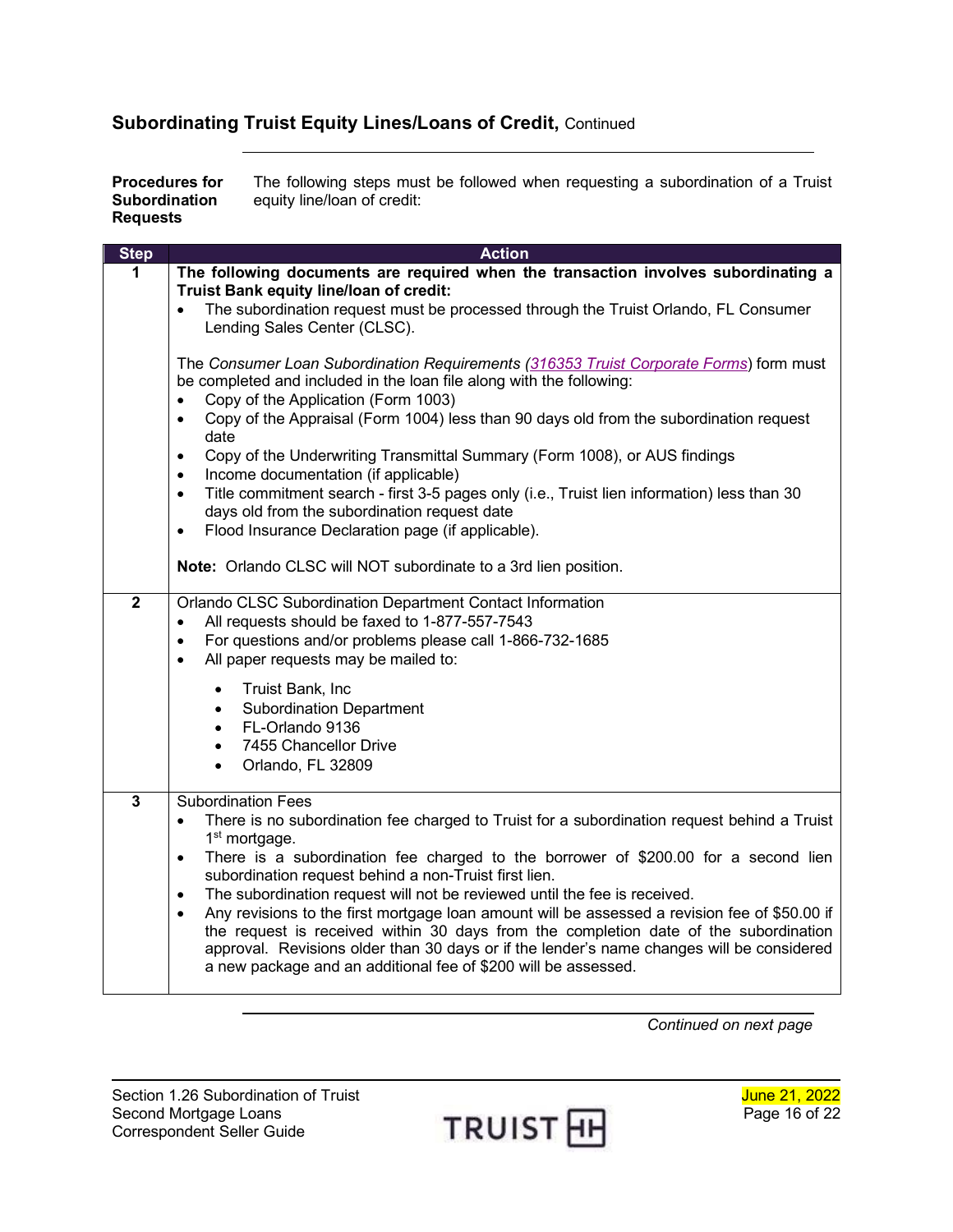### **Procedures for Subordination Requests,** (continued)

| <b>Step</b> | <b>Action</b>                                                                                                                                                                                                                                                                                                                                                                                                                                                                                                                                                 |
|-------------|---------------------------------------------------------------------------------------------------------------------------------------------------------------------------------------------------------------------------------------------------------------------------------------------------------------------------------------------------------------------------------------------------------------------------------------------------------------------------------------------------------------------------------------------------------------|
| 4           | Truist Orlando CLSC department will notify the requestor of the status of the subordination<br>request.                                                                                                                                                                                                                                                                                                                                                                                                                                                       |
| 5           | Truist Orlando CLSC department will draft and prepare the subordination agreement at the<br>time the subordination request is reviewed and approved.<br>If the Truist equity line/equity loan requires a modification agreement, the Truist Orlando<br>$\bullet$<br>CLSC department will prepare the modification agreement along with the subordination<br>agreement.<br>Truist will return the signed subordination agreement and/or modification agreement to the<br>$\bullet$<br>closing attorney/settlement agent to be included in the closing package. |

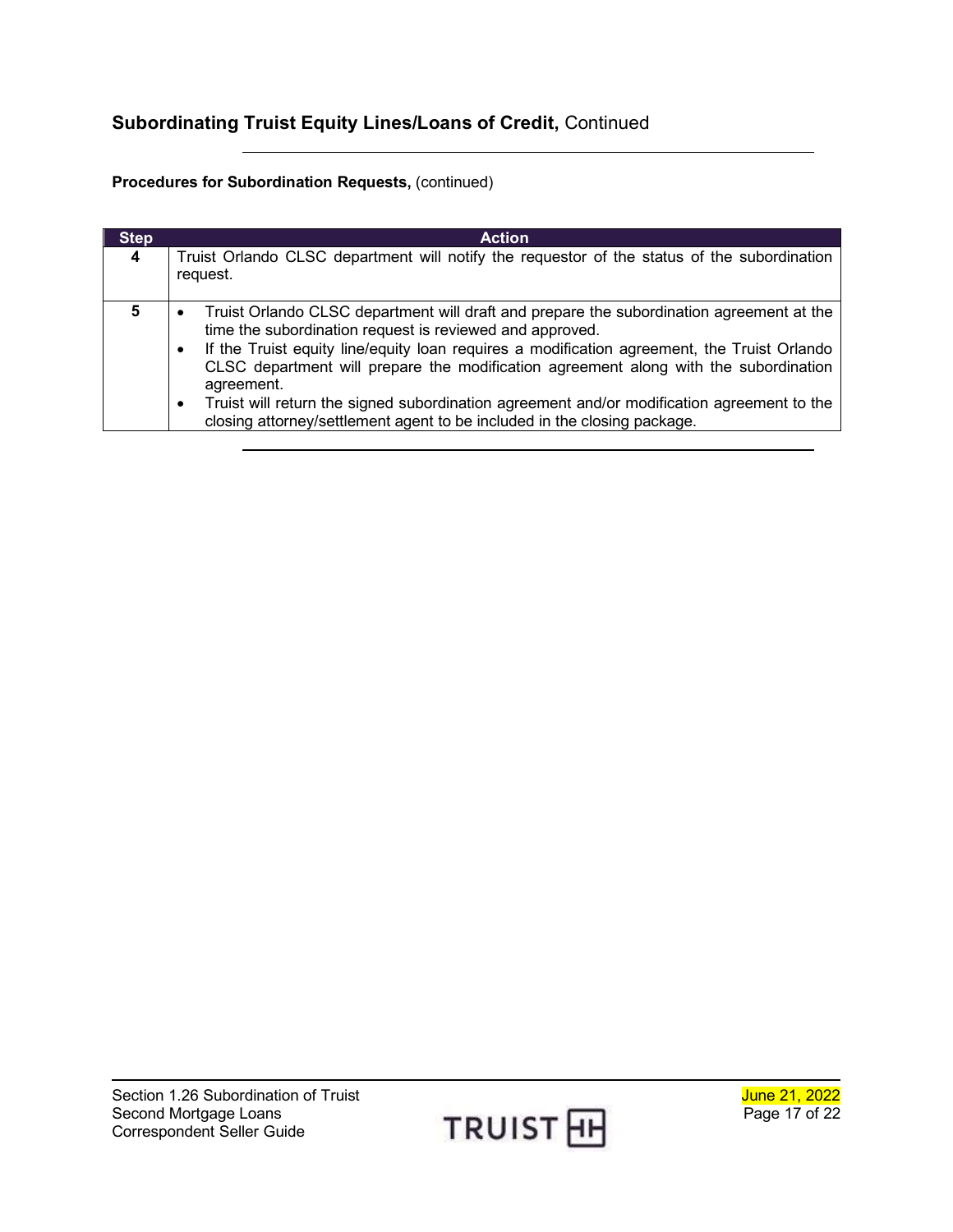## <span id="page-17-0"></span>**Automatic Subordination Process for Virginia Properties**

<span id="page-17-2"></span><span id="page-17-1"></span>

| General                                                       | Automatic subordinations are eligible on any real estate property subject to a<br>subordinate lien that is located in the State of Virginia. However, automatic<br>subordinations are not eligible on subordinate liens provided by any federal,<br>state or local government agency.<br>The State of Virginia allows an "automatic" subordination process, which may<br>$\bullet$<br>be used in certain situations thus eliminating the requirement for a separate<br>subordination agreement.<br>Truist will allow this automatic subordination process in lieu of a separate<br>$\bullet$<br>subordination agreement when the conditions set forth in the Virginia Code are<br>met.<br>Virginia automatic subordinations may be used with any lenders second<br>Note:<br>mortgage provided all applicable state requirements are met.                                                                                                                                                                                                                    |
|---------------------------------------------------------------|-------------------------------------------------------------------------------------------------------------------------------------------------------------------------------------------------------------------------------------------------------------------------------------------------------------------------------------------------------------------------------------------------------------------------------------------------------------------------------------------------------------------------------------------------------------------------------------------------------------------------------------------------------------------------------------------------------------------------------------------------------------------------------------------------------------------------------------------------------------------------------------------------------------------------------------------------------------------------------------------------------------------------------------------------------------|
| <b>Requirements</b><br>for the<br>Automated<br><b>Process</b> | The property being refinanced must meet ALL of the following conditions to be<br>eligible for the automatic subordination process:<br>The Virginia statue defines "refinance mortgage" as mortgage, deed of trust of<br>$\bullet$<br>trust, or other instrument encumbering or conveying an interest in a residential<br>real estate containing not more than one dwelling unit to secure the financing.<br>Does not need to be a primary residence,<br>The subordinate deed of trust secures an ORIGINAL PRINCIPAL AMOUNT of<br>$\bullet$<br>\$150,000 or less.<br>The principal amount secured by such refinance mortgage does not exceed<br>$\bullet$<br>the outstanding balance secured by the prior mortgage plus \$5,000. Cash-out<br>refinances are ineligible for this automatic procedure.<br>The refinance deed of trust includes the following language inserted (with all<br>$\bullet$<br>blanks completed) on the first page in <b>bold</b> or capitalized letters in order to<br>automatically subordinate the existing second deed of trust: |
|                                                               | <b>Conventional, FHA and VA Security Instruments</b>                                                                                                                                                                                                                                                                                                                                                                                                                                                                                                                                                                                                                                                                                                                                                                                                                                                                                                                                                                                                        |
|                                                               | "THIS IS A REFINANCE OF A DEED OF TRUST, MORTGAGE OR OTHER<br>SSECURITY INTEREST, RECORDED IN THE CLERK'S OFFICE, CIRCUIT<br>COURT OF<br>VIRGINIA, IN DEED<br><b>BOOK</b><br>PAGE<br>FOR WHICH THE TAX HAS BEEN PAID,<br>PURSUANT TO SECTION 58.1-803E OF THE CODE OF VIRGINIA ."                                                                                                                                                                                                                                                                                                                                                                                                                                                                                                                                                                                                                                                                                                                                                                           |
|                                                               | Continued on next page                                                                                                                                                                                                                                                                                                                                                                                                                                                                                                                                                                                                                                                                                                                                                                                                                                                                                                                                                                                                                                      |

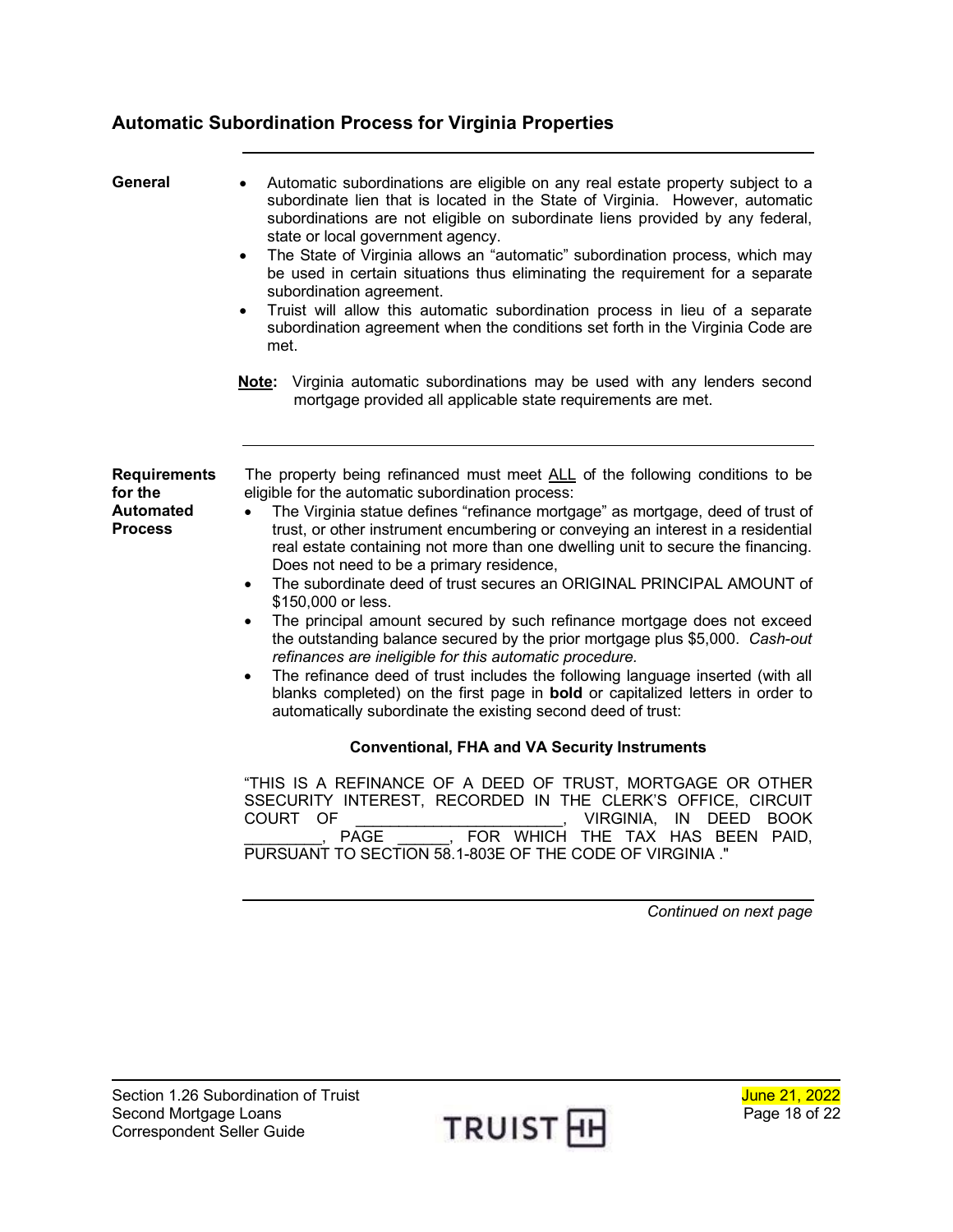### **Automatic Subordination Process for Virginia Properties**, Continued

<span id="page-18-0"></span>**Procedures for Subordinations of Virginia Properties** Follow the steps below to complete an automatic subordination request for an existing Truist second lien on a Virginia Property.

| <b>Steps</b> | <b>Actions</b>                                                                                                                                                                                                                                                                                                                                                                                                                                                                                                                                                                                                                                                                                                                                                                                                                                                                                                                                                                                                           |
|--------------|--------------------------------------------------------------------------------------------------------------------------------------------------------------------------------------------------------------------------------------------------------------------------------------------------------------------------------------------------------------------------------------------------------------------------------------------------------------------------------------------------------------------------------------------------------------------------------------------------------------------------------------------------------------------------------------------------------------------------------------------------------------------------------------------------------------------------------------------------------------------------------------------------------------------------------------------------------------------------------------------------------------------------|
|              | The Correspondent client will complete the Virginia Automatic Subordination<br>$\bullet$<br>Checklist (COR 1379) to determine that it is an allowable transaction.<br>The Correspondent client should include the completed Virginia Automatic<br>$\bullet$<br>Subordination Checklist (COR 1379) form in the loan file for Purchase<br>Review.                                                                                                                                                                                                                                                                                                                                                                                                                                                                                                                                                                                                                                                                          |
| $\mathbf{2}$ | The Virginia Automatic Subordination Checklist (COR 1379) will require the<br>$\bullet$<br>Correspondent client to obtain following information in order to add to the<br>refinance deed of trust:<br>Deed Book and page of the original mortgage (obtain from the title<br>binder)<br>The original principal amount of the original mortgage (obtain from the<br>title binder, from borrower's closing documents on original mortgage or<br>from current mortgagee).<br>The outstanding principal balance of the mortgage to be paid off (obtain<br>$\bullet$<br>from payoff statement).<br>The interest rate of the mortgage to be paid off (obtain from closing<br>documents from original mortgage or from current mortgagee).<br>The interest rate of the new mortgage.<br>The recording of the new deed of trust with the additional language (as<br>previously outlined in the "Requirements for the Automated Process"<br>subtopic) will automatically subordinate the existing second to the new first<br>lien. |
| 3            | The Truist Purchase Review department will notify the Correspondent client<br>$\bullet$<br>whether the Virginia Automatic Subordination process was used in error and<br>whether correction procedures to subordinate the existing second lien are<br>required.<br>The Correspondent client will initiate the correction process and any costs<br>$\bullet$<br>for the correction will be charged to the Correspondent client.                                                                                                                                                                                                                                                                                                                                                                                                                                                                                                                                                                                           |

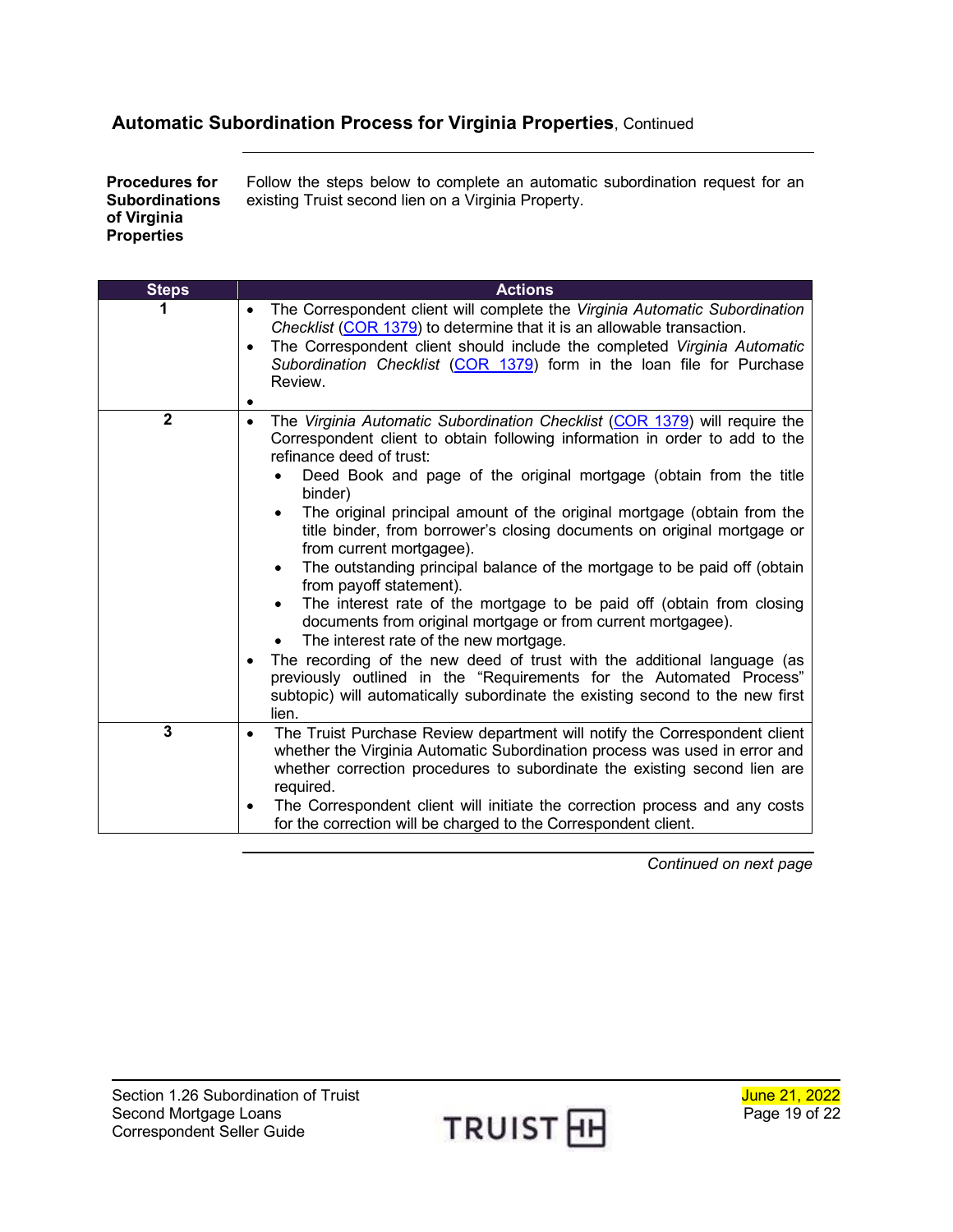### **Automatic Subordination Process for Virginia Properties**, Continued

<span id="page-19-0"></span>**Title Insurance**  • The Title Binder (Commitment for Title Insurance) should appear with the **Requirements** following information:

#### **SCHEDULE B – PART I**

Binder should have the refinance deed of trust reflect the following language: FIRST Deed of Trust from \_\_\_\_\_\_\_\_\_\_\_\_\_\_ securing your loan IN THE AMOUNT OF \$\_\_\_\_\_\_\_\_\_ PAYABLE TO \_\_\_\_\_\_\_\_\_\_

SECOND Deed of Trust from \_\_\_\_\_\_\_\_\_\_\_\_ securing your loan IN THE AMOUNT OF \$\_\_\_\_\_\_\_\_\_ PAYABLE TO \_\_\_\_\_\_\_\_\_\_\_

#### **SCHEDULE B – PART II**

(subordinate matter) Binder should have the subordinate deed of trust reflect the following language:

Deed of Trust from John and Mary Homeowner to \_\_\_\_\_\_\_\_\_, Trustee(s), dated \_\_\_\_\_\_, recorded in the Clerk's Office, Circuit Court, \_\_\_\_\_\_ County/City, VIRGINIA in Deed Book \_\_\_\_\_, page \_\_\_\_\_ to secure \$\_\_\_\_\_\_\_, payable to \_\_\_\_\_\_\_\_\_; and subordinated to the insured deed of trust by Virginia Code § 55-58.3.

IF THIS LINE IS CHECKED, THERE IS AN OUTSTANDING SUBORDINATE DEED OF TRUST IN AN AMOUNT NOT EXCEEDING \$150,000 SECURED BY THE PROPERTY DESCRIBED IN THIS DEED OF TRUST, WHICH CONTAINS NOT MORE THAN ONE DWELLING UNIT."

**NOTE**: THE ABOVE IS A SUBORDINATE MATTER AND WILL APPEAR AS AN EXCEPTION, ITEM 1, SCHEDULE B – Part II ON THE FINAL TITLE POLICY.

• The subordinate deed of trust will appear as an exception on Schedule  $B -$ Part II of the final title policy.

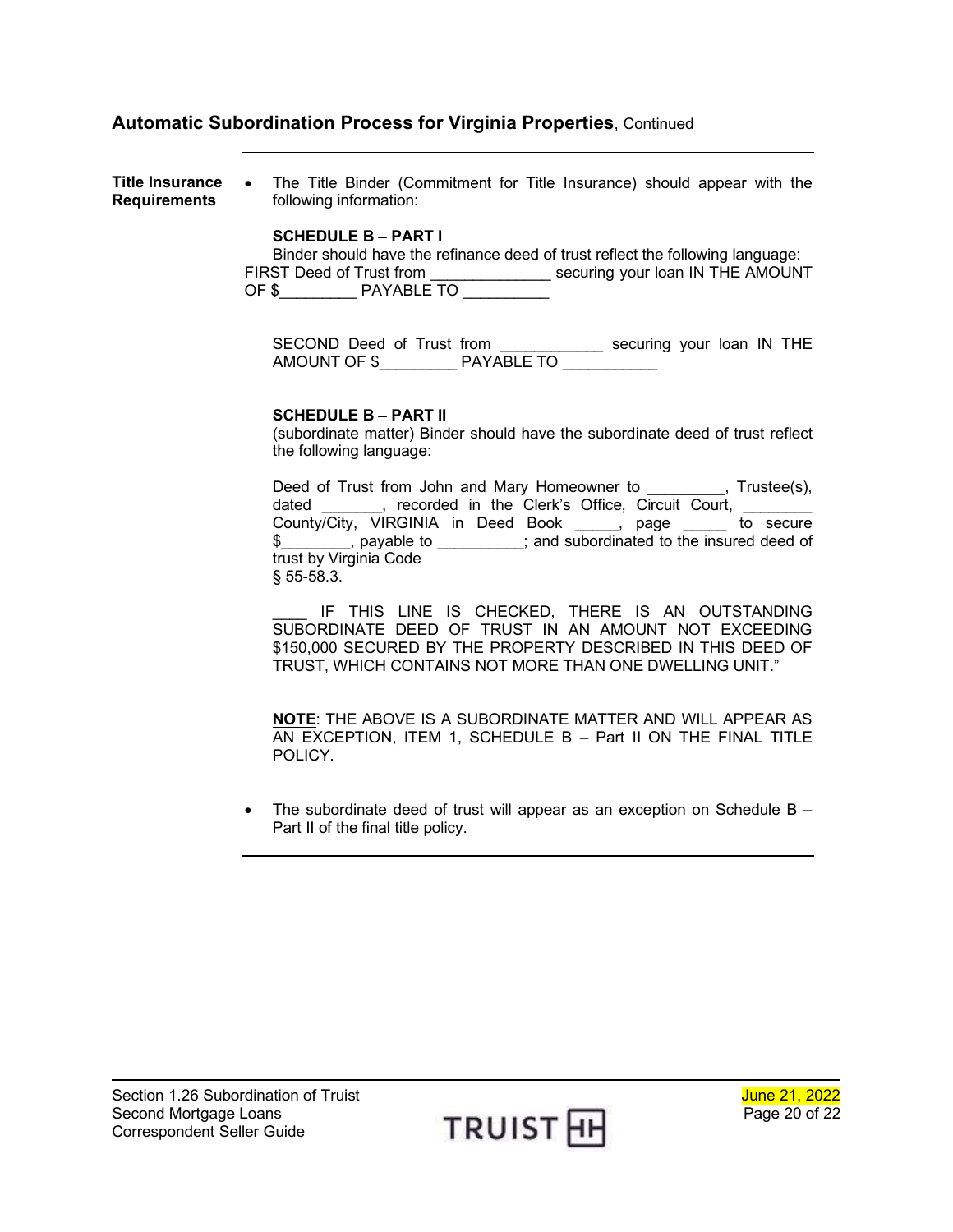## <span id="page-20-0"></span>**Automatic Subordination Process for Texas Properties**

<span id="page-20-2"></span><span id="page-20-1"></span>

| General                                                    | Automatic subordinations are eligible on Texas real estate homestead<br>properties that are eligible for a subordinate lien.<br>The State of Texas allows an "automatic" subordination process, which may<br>$\bullet$<br>be used in certain situations thus eliminating the requirement for a separate<br>subordination agreement.<br>First mortgage primary residence transactions with secondary financing that<br>$\bullet$<br>consists of a Home Equity Line of Credit (HELOC) under Texas Constitution,<br>Article XIV, Section 50(a)(6) are eligible for re-subordination, unless the first<br>mortgage is a Section 50(a)(6) loan.<br>Truist will allow Texas automatic subordination process in lieu of .a separate<br>$\bullet$<br>subordination agreement when the conditions set forth in the Texas State<br>Constitution are met (subsequently presented in this section). This includes<br>HELOCs, per the HELOC renewal and extension terms.<br>Note: Texas automatic subordinations may be used with any lenders second<br>mortgage provided all applicable state requirements are met. |
|------------------------------------------------------------|---------------------------------------------------------------------------------------------------------------------------------------------------------------------------------------------------------------------------------------------------------------------------------------------------------------------------------------------------------------------------------------------------------------------------------------------------------------------------------------------------------------------------------------------------------------------------------------------------------------------------------------------------------------------------------------------------------------------------------------------------------------------------------------------------------------------------------------------------------------------------------------------------------------------------------------------------------------------------------------------------------------------------------------------------------------------------------------------------------|
| <b>Requirements for</b><br>the Automated<br><b>Process</b> | The property being refinanced must meet ALL of the following conditions to<br>$\bullet$<br>be eligible for the automatic subordination process:<br>• The first lien on the subject property cannot be a loan subject to Texas<br>Constitution, Article XVI, Section 50(a)(6).<br>The existing mortgage and subordinate deeds of trust encumber only<br>the subject property (i.e., no additional real or personal property other<br>than the homestead).<br>• The second lien being subordinated may be an existing Truist Combo<br>Second Mortgage, or any acceptable pre-existing second mortgage.<br>Note: Subordinate deeds of trust that meet the criteria of Texas<br>Constitution Article XIV, Section 50(a)(6) Equity Lines of Credit (HELOC)<br>are eligible for re-subordination with a non- $50(a)(6)$ first mortgage,<br>therefore also are eligible for the Texas automatic subordination.<br>Reference: See the guidelines of the first mortgage loan program for<br>further details regarding the subordination of HELOC secondary financing.<br>Continued on next page                  |